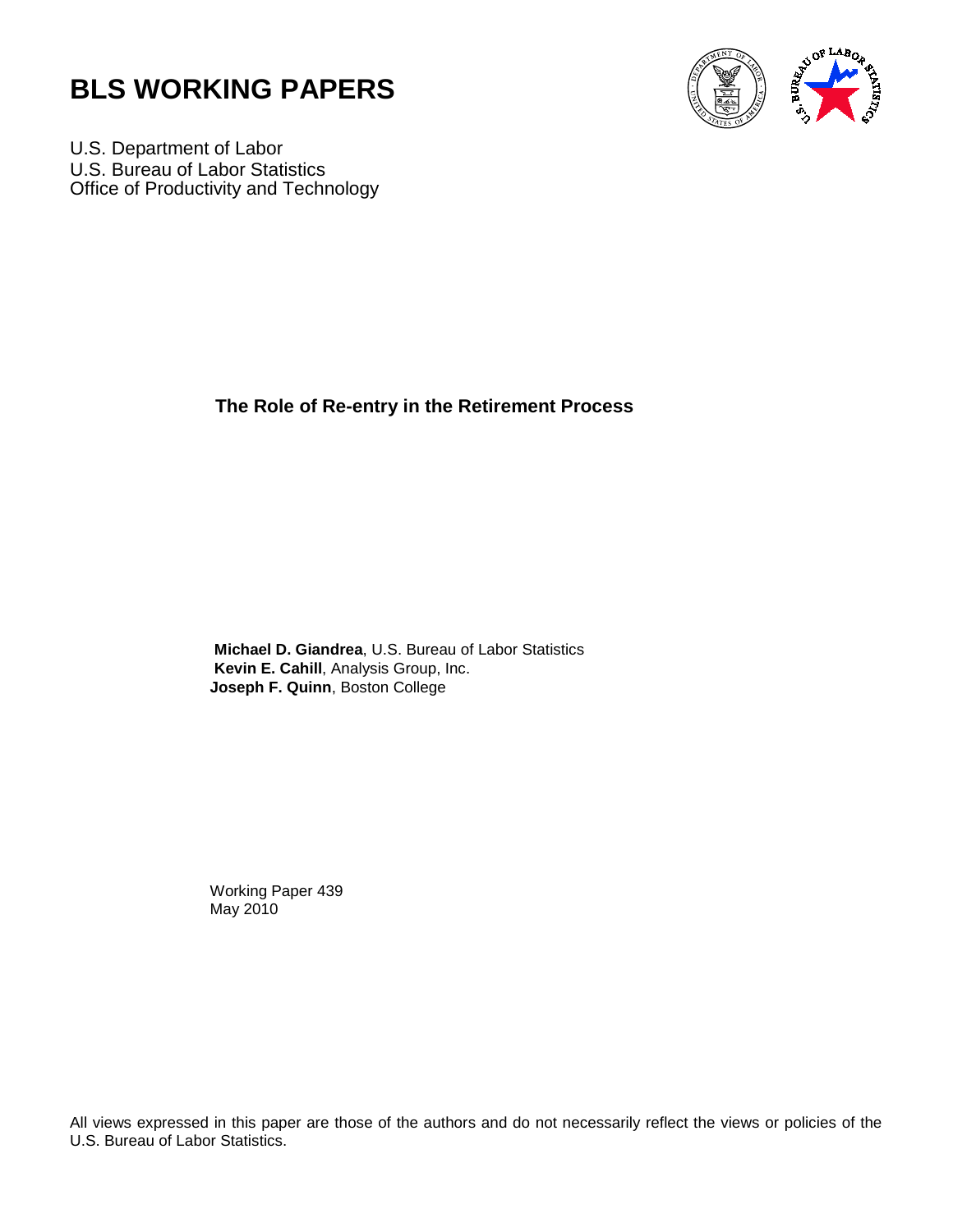### The Role of Re-entry in the Retirement Process

Kevin E. Cahill, Ph.D. (corresponding author) Analysis Group, Inc. 111 Huntington Avenue,  $10^{th}$  Floor Boston, MA 02199 Email: kcahill@analysisgroup.com Phone: (617) 425-8380

Michael D. Giandrea, Ph.D. U.S. Bureau of Labor Statistics Office of Productivity and Technology Postal Square Building, Room 2180 2 Massachusetts Ave., NE Washington, DC 20212-0001 Email: [giandrea.michael@bls.gov](mailto:giandrea.michael@bls.gov) Phone: (202) 691-5628

Joseph F. Quinn, Ph.D. Department of Economics Gasson Hall 103 Boston College Chestnut Hill, MA 02467-3803 Email: [joseph.quinn@bc.edu](mailto:joseph.quinn@bc.edu) Phone: (617) 552-2393

May 26, 2010

All views expressed in this paper are those of the authors and do not necessarily reflect the views or policies of the U.S. Bureau of Labor Statistics. The Alfred P. Sloan Foundation supported this research through a grant to the Center on Aging and Work/Workplace Flexibility at Boston College.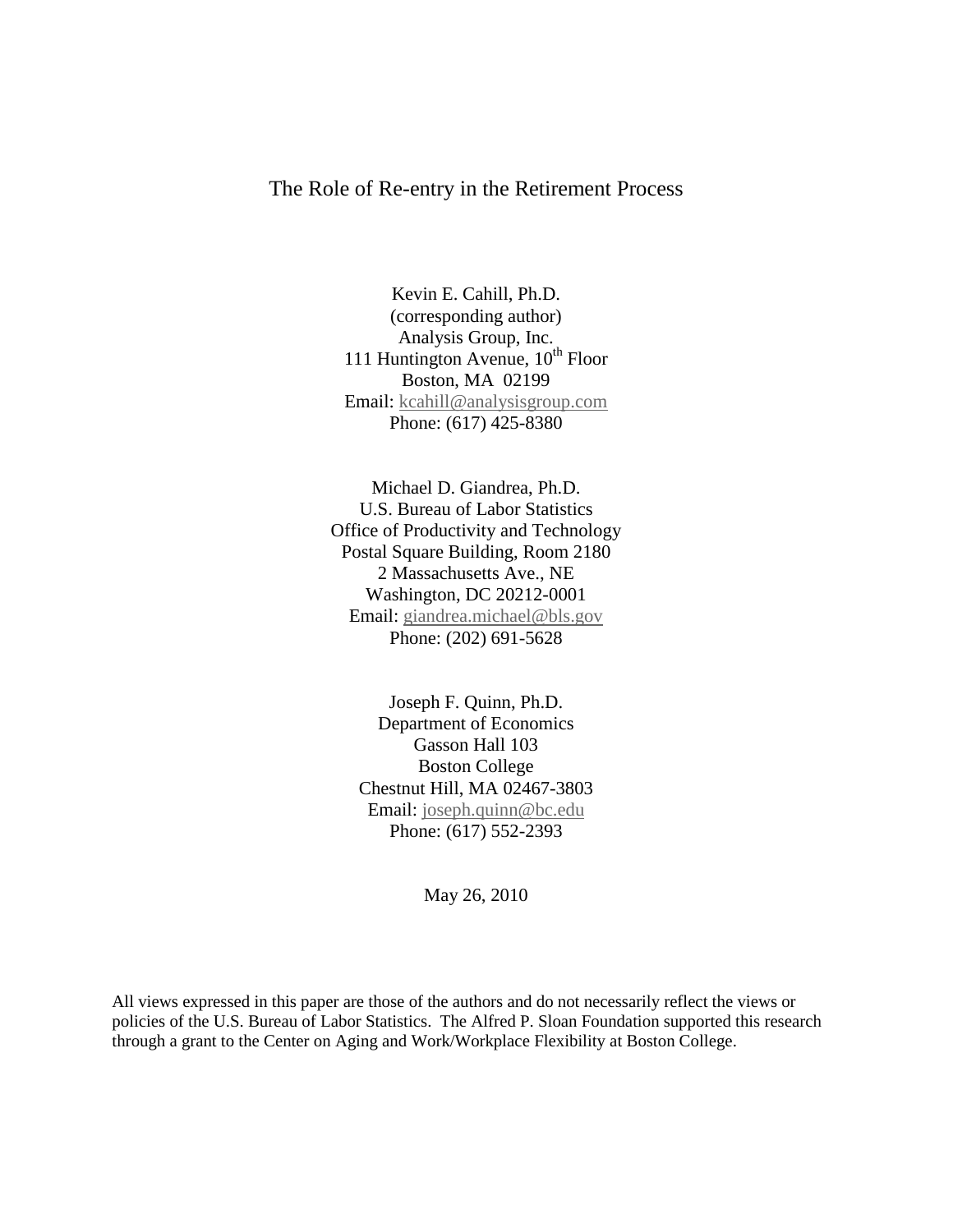#### **Abstract**

To what extent do older Americans re-enter the labor force after an initial exit and what drives these "unretirement" decisions? Retirement for most older Americans with full-time career jobs is not a one-time, permanent event. Labor force exit is more likely to be a process. Prior studies have found that between one half and two thirds of career workers take at least one other job before exiting from the labor force completely. The transitional nature of retirement may be even more pronounced when considering the impact of re-entry. This paper examines the extent to which older Americans with career jobs re-entered the labor force. The analysis is based on data from the Health and Retirement Study (HRS), an ongoing, longitudinal survey of older Americans that began in 1992. We examined the retirement patterns of a subset of 5,617 HRS respondents who were on a full-time career job at the time of the first interview. Logistic regression was used to explore determinants of re-entry among those who initially exited the labor force. We found that approximately 15 percent of older Americans with career jobs returned to the labor force after initially exiting. Respondents were more likely to re-enter if they were younger, were in better health, or had a defined-contribution pension plan. This research provides empirical evidence of how older Americans are utilizing bridge jobs as they transition from career employment, and that re-entry may be an important part of the work experience of older Americans.

Key words: Bridge Jobs, Economics of Aging, Partial Retirement, Gradual Retirement JEL No.: J26, J14, J32, H55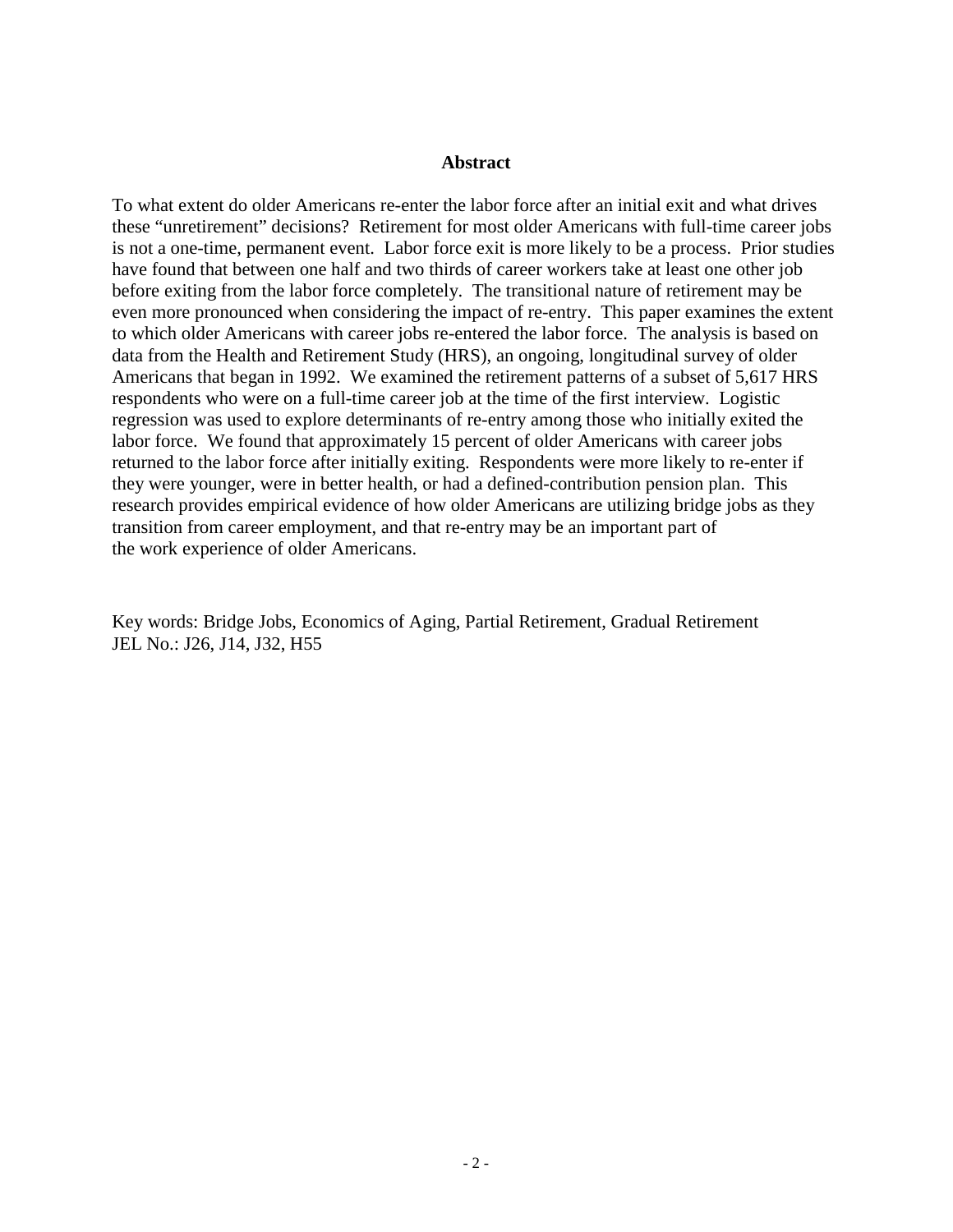### **I. Introduction**

Retirement for most older Americans with full-time career jobs is not a one-time, permanent event. Labor force exit is more likely to be a process, as more than one half of all career workers take another job before exiting from the labor force completely.<sup>[1](#page-3-0)</sup> The transitional nature of retirement may be even more pronounced if one considers the impact of re-entry among those who exited the labor force directly from their career jobs.<sup>[2](#page-3-1)</sup> Viewed this way, reentry may be a form of hidden transitional retirement – some individuals who appear to have exited the labor force directly may in fact expect to re-enter, if necessary. Re-entry may therefore remain an option within retirement, further blurring the distinction between work and leisure later in life. This paper examines the prevalence and determinants of re-entry, or "unretirement," and examines the extent to which the possibility of re-entry is part of the initial retirement decision. To what extent is re-entry viewed as a contingency plan in the face of uncertainty in retirement?

Retirement is a period of uncertainty for many reasons. In terms of income security, the fairly recent shift towards a do-it-yourself approach to retirement combined with the current financial crisis is likely to make retirement even more uncertain for many.<sup>[3](#page-3-2)</sup> In particular, the movement away from traditional defined-benefit pensions over the past 20 years has been a key change in the retirement income landscape.<sup>[4](#page-3-3)</sup> Between 1983 and 2004 the percentage of workers with a pension who had a defined-benefit plan decreased from 62 percent to 20 percent, and

<span id="page-3-0"></span><sup>&</sup>lt;sup>1</sup> Mutchler et al. (1997); Quinn (1999, 2000); Cahill, Giandrea, and Quinn (2006); Giandrea, Cahill, and Quinn (2008).

<span id="page-3-1"></span> $<sup>2</sup>$  Maestas (2007).</sup>

<span id="page-3-2"></span> $3$  Munnell, et al. (2004).

<span id="page-3-3"></span> $<sup>4</sup>$  Munnell and Sundén (2004).</sup>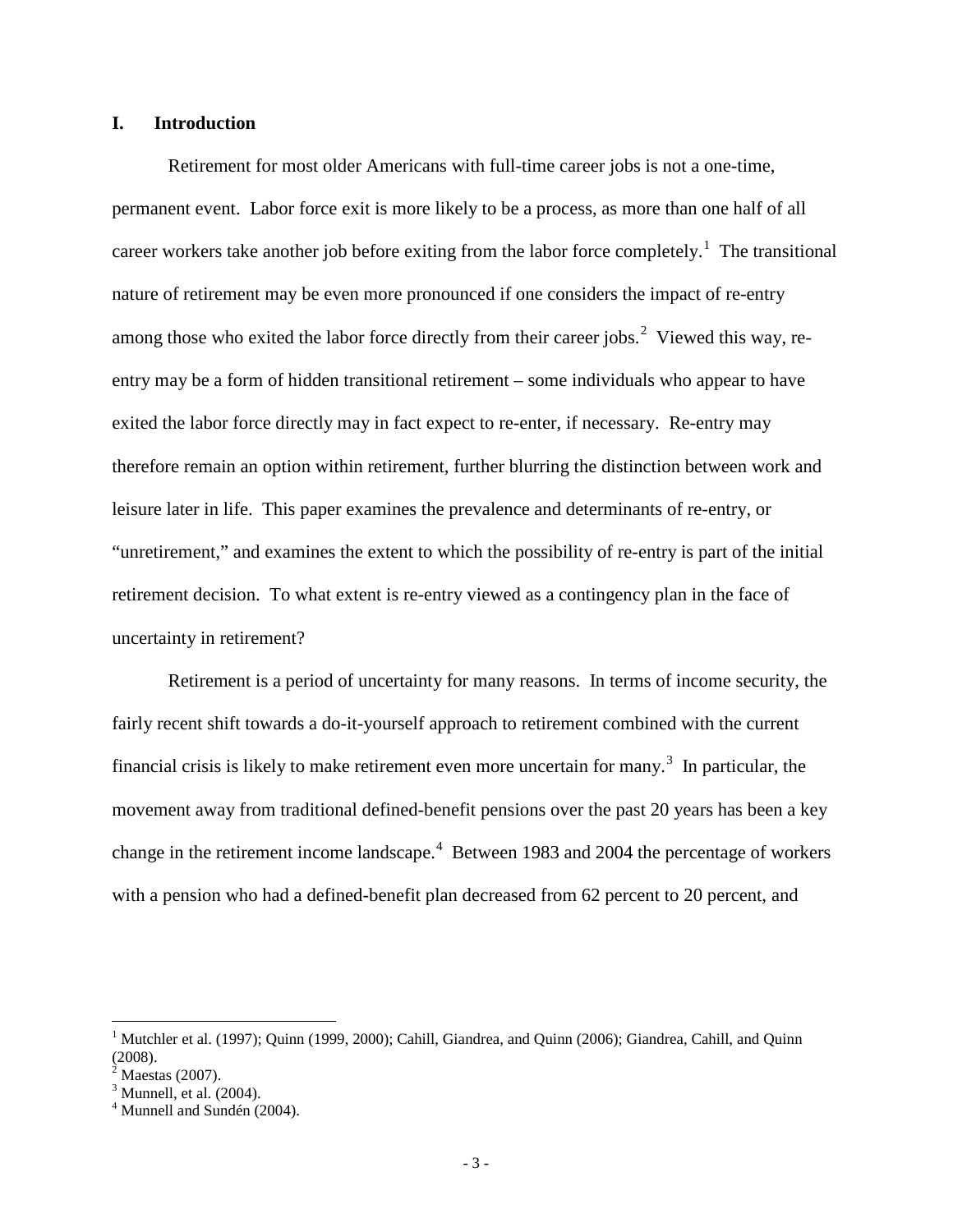many of the defined-benefit plans that remained were converted to cash balance plans.<sup>[5](#page-4-0)</sup> Definedcontribution plans, in which workers decide how much to contribute and how to invest their funds, have largely taken the place of defined-benefit plans.<sup>[6](#page-4-1)</sup> Employees with definedcontribution plans assume the investment risk associated with their pension plans. The result is that the pension wealth of many older workers and retirees is now more susceptible to market fluctuations. Further, expected changes to Social Security that will be required to maintain program solvency, such as further increases in the normal retirement age or benefit reductions, are likely to continue the shift towards the do-it-yourself approach.<sup>[7](#page-4-2)</sup>

One way workers can respond to these changes is to remain working later in life. Indeed, older workers are doing this already as a century-old trend towards earlier and earlier retirement among American men halted in the mid-19[8](#page-4-3)0s.<sup>8</sup> Labor force participation rates among older men and especially women have increased in recent years.<sup>[9](#page-4-4)</sup> Another way workers can respond is to leave the labor force and adjust consumption to match their retirement income. This approach has the disadvantage of reducing living standards, although retirees may be better off if the reduction in well-being due to lower consumption is offset by the benefits of the additional leisure.

Re-entry can be viewed as a blend of these two approaches -- a way that individuals can leave the labor force in the face of uncertainty with the option of returning later, if necessary. In fact, this option may be part of the retirement decision. If so, an examination of actual work decisions later in life might not provide a complete picture of gradual retirement because a

<span id="page-4-0"></span> $<sup>5</sup>$  Munnell and Perun (2006). Cahill and Soto (2003) provide more information on cash balance plans which are</sup> often referred to as "hybrid" pension plans, because they contain characteristics of both defined-benefit and definedcontribution plans.<br><sup>6</sup> Munnell and Sundén (2004).

<span id="page-4-1"></span>

<span id="page-4-2"></span><sup>&</sup>lt;sup>7</sup> Munnell (2003); The Board of Trustees, Federal Old-Age and Survivors Insurance and Federal Disability Insurance Trust Funds (2007).

<span id="page-4-3"></span> $8$  Ouinn (1999).

<span id="page-4-4"></span> $<sup>9</sup>$  Eschtruth and Gemus (2002); Purcell (2007).</sup>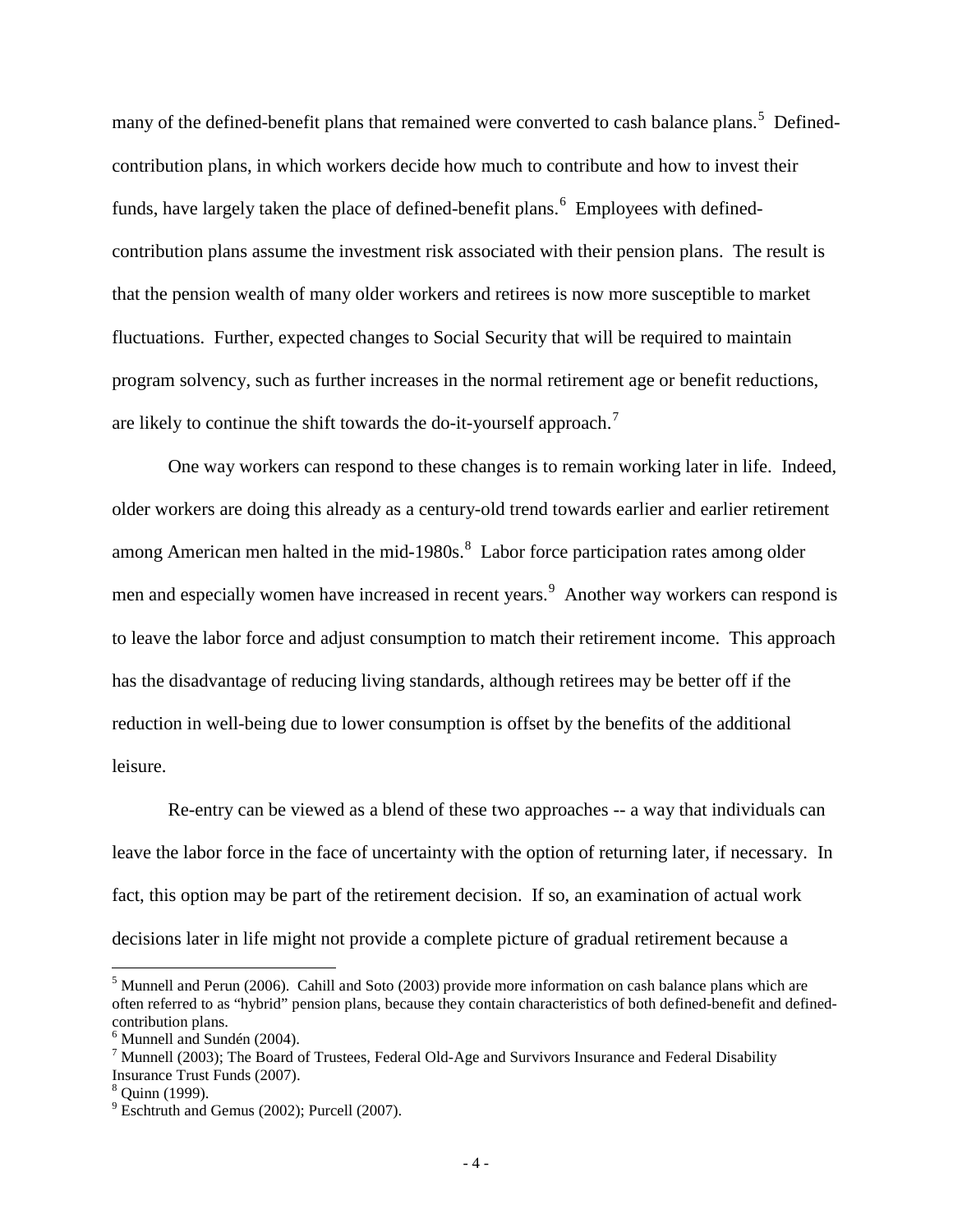fraction of those who exit the labor force directly from their full-time career job may actually be expecting to return if retirement income falls short of expectations, if retirement is not fulfilling, or for any number of reasons. These "retirees" are actually workers on reserve.

This paper examines the prevalence and determinants of re-entry. Our study is based on data from the Health and Retirement Study (HRS), a nationally-representative survey of various cohorts of older Americans that began in 1992.<sup>[10](#page-5-0)</sup> The cohort of interest in this study is the HRS Core sample, those born between 1931 and 1941. This sample consists of approximately 12,600 individuals from 7,600 households, interviewed every other year from 1992 to 2008.

The next section of the paper provides some relevant background and an overview of the relevant literature on transitional retirement. Section III describes the dataset and methods used in the study, with a detailed description of a key sub-sample used in the analysis – employees who have had a career job in their work history. Section IV presents the findings and Section V summarizes the results of the study.

#### **II. Background**

The existing literature on re-entry, or "unretirement," can be separated into two categories: (1) studies that examine re-entry later in life in response to an unexpected event, and (2) studies that consider re-entry in the context of retirement transitions more generally. An example of the former is Chan and Stevens (2001) who investigated re-entry patterns of older workers who had been displaced by layoffs or plant closings. They found that about three quarters of these displaced workers in their 50s re-entered the labor force within two years of job loss, and that reentry rates decreased with age. One important aspect of this paper is that this set of re-entrants included individuals who did not consider themselves retired, but instead as unemployed and

<span id="page-5-0"></span> $10$  Juster and Suzman (1995).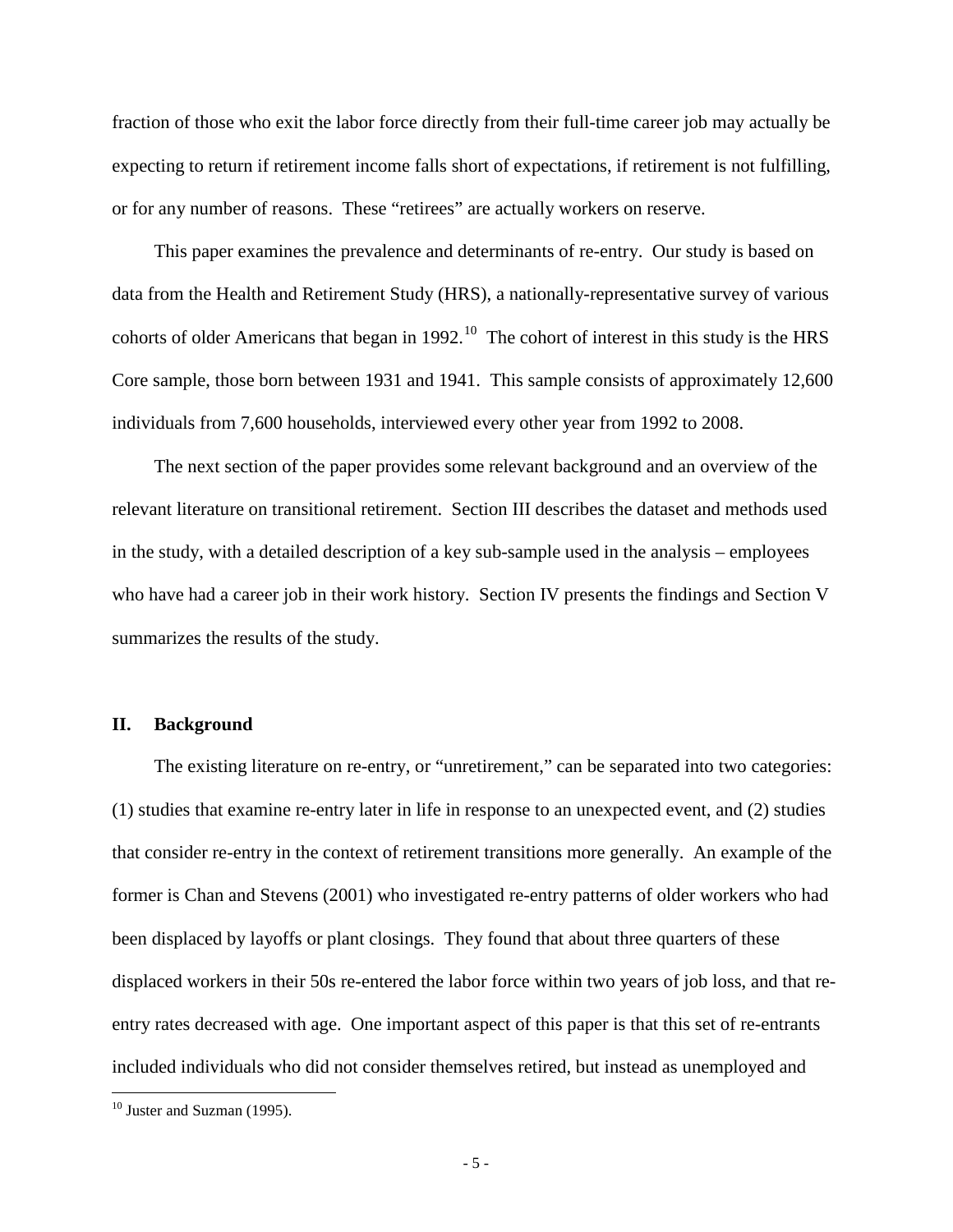looking for work. Another key aspect of the Chan and Stevens research is that they compared workers who had been displaced with those who had not been displaced to show that displacement has a long-term negative effect on subsequent employment probabilities.

A second example of this body of research is Coile and Levine (2006) who investigated reentry in the context of the booming stock market valuations of the late 1990s and the subsequent bust from 2000 to 2002. Using HRS data and a model of re-entry that controlled for economic and demographic characteristics they found no statistically significant impact of the stock market decline on the rate of re-entry.

Articles that examine re-entry in the context of retirement transitions more generally are more relevant to our study. One early study by Blau (1994) investigated transitions among older workers approaching retirement. Using quarterly data from the Retirement History Survey, Blau found both higher rates of exit and re-entry compared to studies that had utilized annual or biannual data. He found that approximately 26 percent of older men who were not employed transitioned either to part-time or full-time employment, while 23 percent of part-time employed men returned to full-time employment. Blau also found that the quarterly hazard rate for transitioning from out of the labor force to full-time employment was five percent for 56 year olds. This rate remained high until age 62 and then fell below one percent by age 64. The hazard rate of re-entry to part-time employment never rose above 1.2 percent.

A study that is particularly relevant to this paper is Maestas (2007) who examined the extent to which re-entry was anticipated prior to retirement. Utilizing the first six waves of HRS data, Maestas analyzed retirement transitions using self-identified retirement status at different points in time. Maestas found that about one half of workers retired in the "traditional" fashion, directly from either full-time or part-time employment to full retirement (complete labor force

- 6 -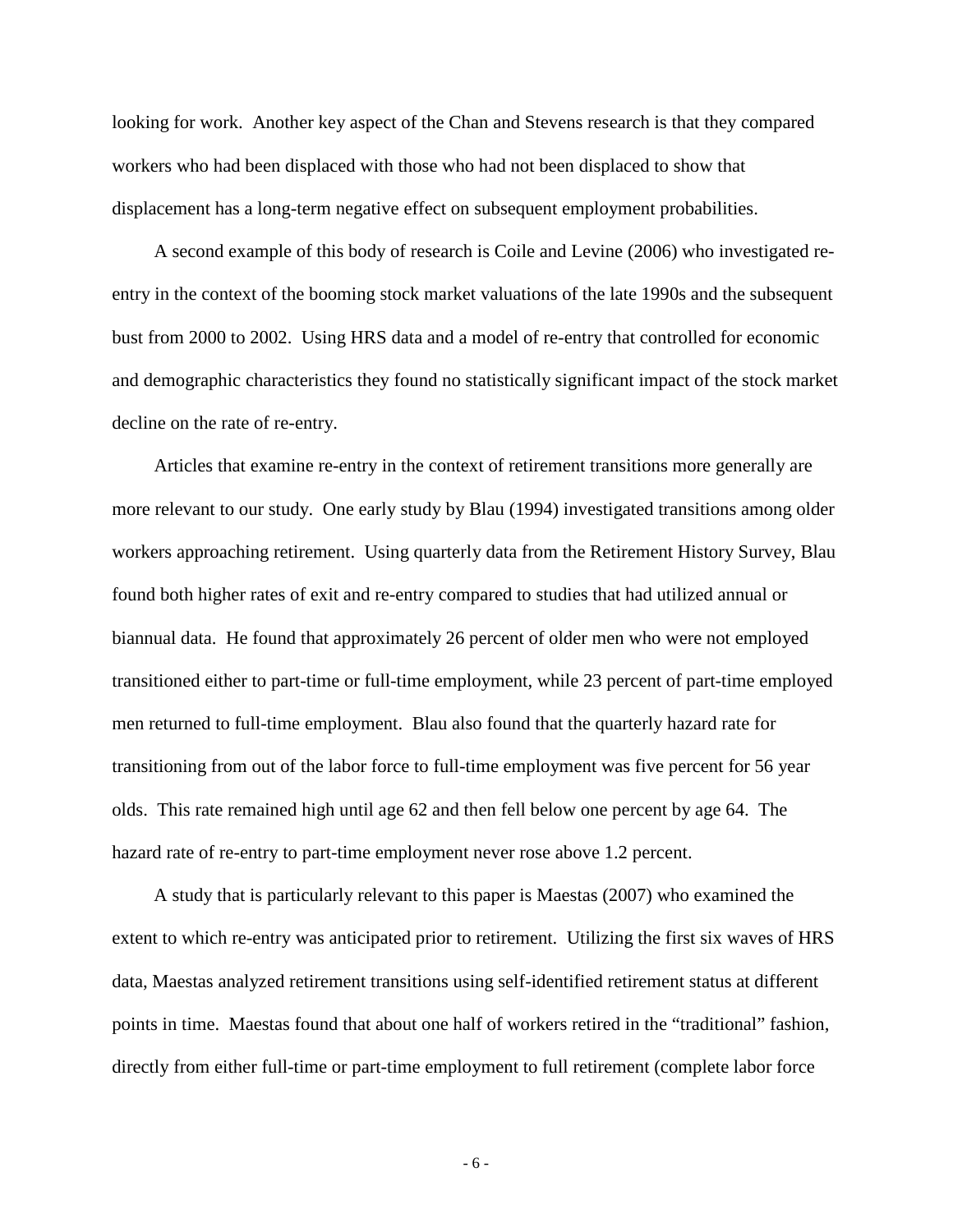withdrawal). Maestas then focused on the transitions that workers made from retirement: from complete retirement to partial retirement (i.e., a self report of "retirement" combined with nonfull-time employment), from complete retirement to full-time employment, and from partial retirement to full-time employment. Maestas found that between 16 and 26 percent of retirees returned to the labor force by the sixth wave of the HRS (2002). As expected, she found that unretirement rates were substantially higher among those who first retired in their early to mid 50s than among those who first retired later in life. Maestas established that returns to the labor force can be common among retirees and that labor force participation during retirement was expected, before retirement, by over 80 percent of unretirees. Unretirement was simply a method by which workers could smooth the eventual transition from employment to full retirement.

One caveat with some of the re-entry studies in the literature is the reliance on self-reported retirement, which can be an unreliable measure. Our paper addresses this issue by using actual work status at the time of each survey to identify retirement transitions. Our analysis also uses nine waves of HRS data. This extended time period, from 1992 to 2008, allows for numerous work-leisure combinations over time and reveals a variety of interesting paths to retirement.

### **III. Data and Methods**

The Health and Retirement Study (HRS) is a nationally-representative, longitudinal survey of older Americans that began in 1992.<sup>[11](#page-7-0)</sup> Surveys have taken place every other year since then and we utilize data through 2008. The HRS core respondents were aged 51 to 61 at the time of their first interview in 1992. Each HRS survey contains detailed information on the demographic and economic characteristics of the sample. Key features of the survey for this

<span id="page-7-0"></span> $11$  Juster and Suzman (1995).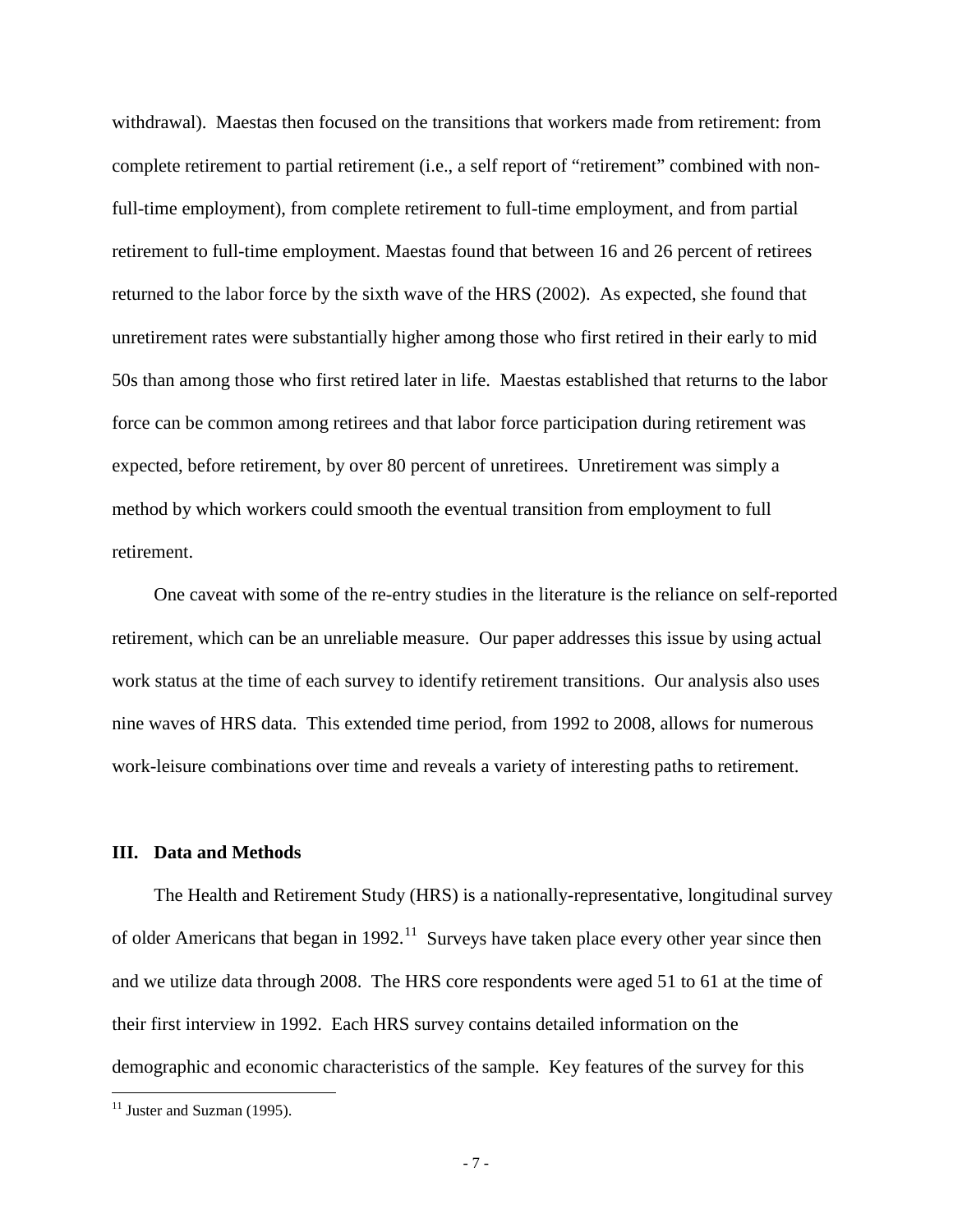paper are the questions related to respondents' expectations about retirement and their actual work status in each wave. The original set of HRS respondents included about 12,600 persons from approximately 7,600 households. Attrition from one wave to the next ranged from four to nine percent: after six years (4 waves) about 81 percent of the sample remained, and after 16 years about 62 percent remained.

This paper focuses on labor force exit and retirement patterns, so we excluded respondents with no work experience after age 49. The vast majority of HRS men and women had work experience later in life, as shown in Table 1. Just over 90 percent of men in the sample worked since age 49. Work experience was somewhat lower among women with 78 percent of the sample having work experience after age 49.

We made an additional restriction based on whether a respondent, since age 49, had a fulltime career (FTC) job, defined as one that consists of 1,600 or more hours per year (i.e., fulltime) and that lasted for 10 or more years (i.e., career). The longitudinal nature of the HRS allowed us to do this because the initial questionnaire asked about a respondent's current job and all previous jobs that lasted five years or more. If a respondent was not working at the time of the wave 1 interview, he or she was asked about the most recent job held, regardless of tenure. We found that 73 percent of men and 46 percent of women had a FTC job since age 49.

The bulk of our analysis required that the set of respondents be restricted to those with FTC jobs at the time of their first interview because the first HRS survey contains key questions about retirement expectations and work-related questions. Among the HRS sample, 52 percent of men  $(n = 3,061)$  and 38 percent of women  $(n = 2,556)$  were on a FTC job in 1992.

#### **IV. Results**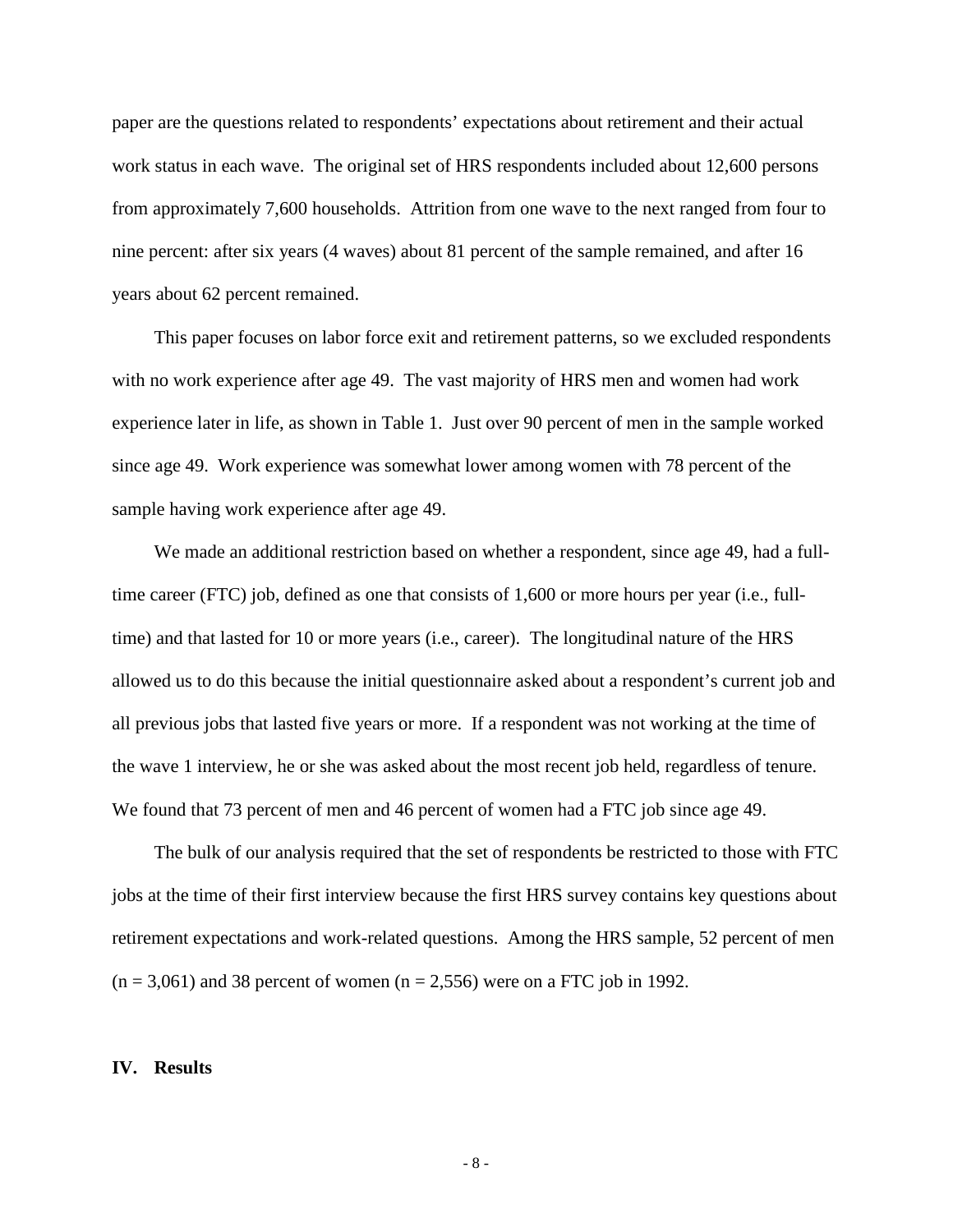### *The Prevalence of Re-entry*

 Our analysis begins with a group of HRS respondents who had a full-time career job after age 49. We followed these individuals over time and documented whether and how they left that job and, in some cases*,* the labor force. Among the HRS respondents for whom we can track employment activity, about 23 percent of men and women were either still on a FTC job in 2008 or were last observed to have been on a FTC job, and another 19 to 21 percent were still on a bridge job in 2008 (Table 2). About one half of the respondents were out of the labor force at the time of the 2008 interview.

The respondents of particular interest in this study are those who were working at the time of or prior to the 2002 interview and who were out of the labor force for at least two consecutive waves following their FTC job.<sup>[12](#page-9-0)</sup> About 8 percent of sample men and women fell into this category. Most of these individuals had initially exited directly from their FTC job, although some were observed to have moved to a bridge job following FTC employment, then were out for at least two waves, and then re-entered.<sup>[13](#page-9-1)</sup>

### *Demographic and Economic Characteristics of Re-entrants*

 $\overline{a}$ 

 A key question for this study is how respondents who re-entered the labor force compared to those who remained retired. To answer this question we used detailed information on demographic and economic characteristics that were available at the time the respondents left their FTC jobs. In order to perform the analysis in this way, an additional restriction to the

<span id="page-9-0"></span> $12$  We require respondents to be out of the labor force for at least two surveys in order to avoid misclassifying respondents who had a temporary lull in employment only. Therefore, respondents had to exit the labor force by the time of the 2002 interview in order to qualify for re-entry status (e.g., worked in 2002; out in 2004 and 2006; reentered in 2008). While this re-entry criterion requires a respondent to be out of the labor force for at least two interviews, re-entry could in fact occur after a much longer period. <sup>13</sup> We were unable to identify retirement transitions for about 8 percent of the sample. These individuals are not

<span id="page-9-1"></span>considered in the percentages calculated above.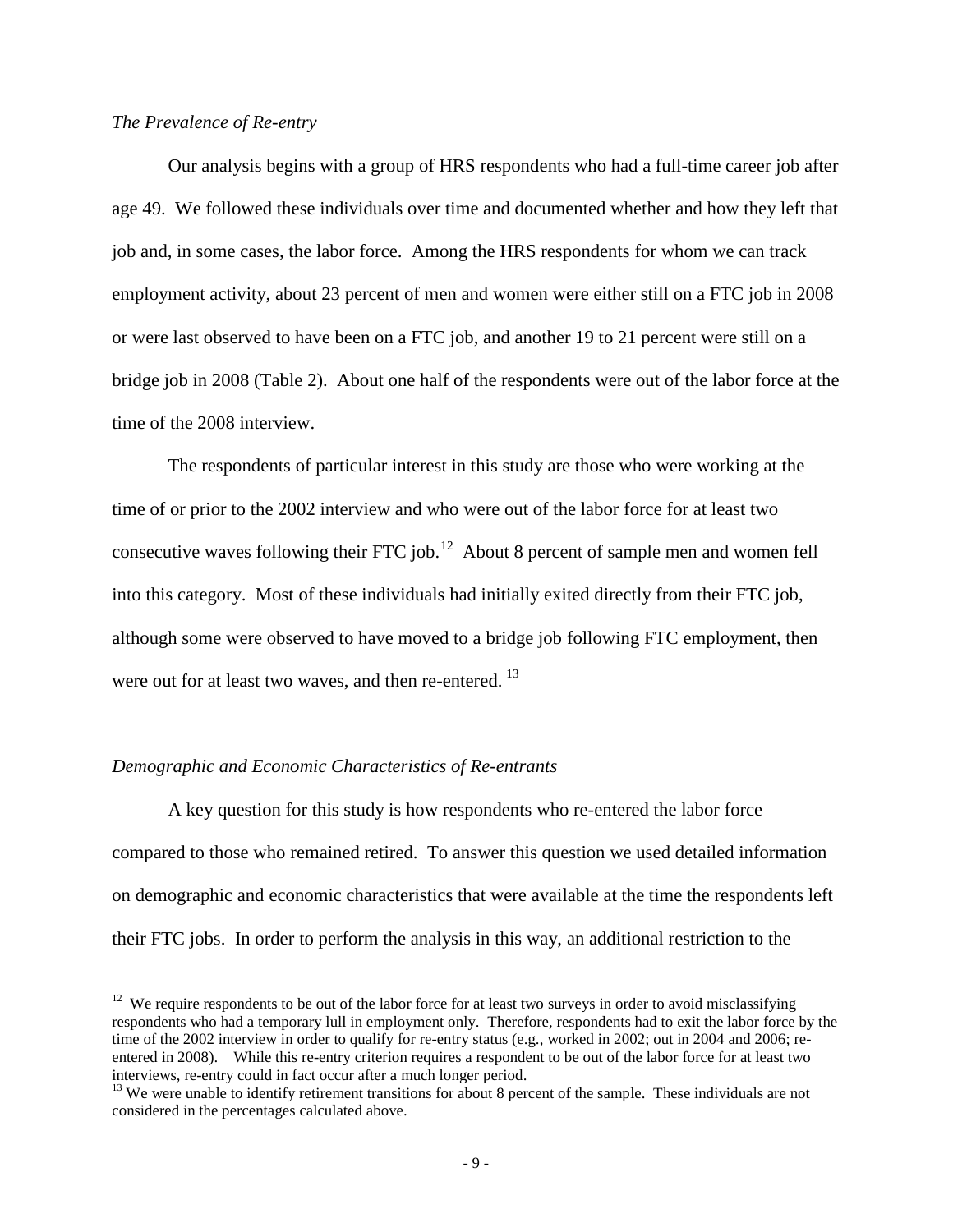sample was required. Specifically, the analysis was based on respondents who were on a FTC job as of 1992. An advantage of this approach is that we did not rely on information that was provided retrospectively by respondents. The main disadvantage is that the sample size was reduced from 7,432 to 5,617 respondents. Among the sample, 426 (244 men and 182 women) individuals who were on a FTC job in 1992 had exited the labor force for two or more subsequent waves, and then re-entered.

Re-entry was more common among those who were younger and in better health at the time of their transition from the FTC job (Table 3). Approximately three quarters of the men who re-entered were less than age 62 compared to about two thirds of those who remained out. At the other end of the distribution, seven percent of men who re-entered were aged 65 or older at the time of transition compared to 13 percent of those who remained out. About one half of men made a transition from a FTC job between the ages of 56 and 61. A similar pattern was observed among women.

 Regarding health status, more than one half of all respondents on FTC jobs in 1992 who were out of the labor force for two or more waves rated their health as excellent or very good prior to leaving their FTC job. Among men, 62 percent of those who re-entered rated their health as excellent or very good compared to one half of those who stayed out of the labor force. Those men who re-entered were also less likely than those who remained out to report their health as being fair or poor (11 percent versus 17 percent). Again, a similar pattern was observed among women. This may be indicative of healthy men and women having more opportunity to join the labor market after being out of the labor force for at least two surveys. Good health may result in broader choices of occupations and industries for re-entrants.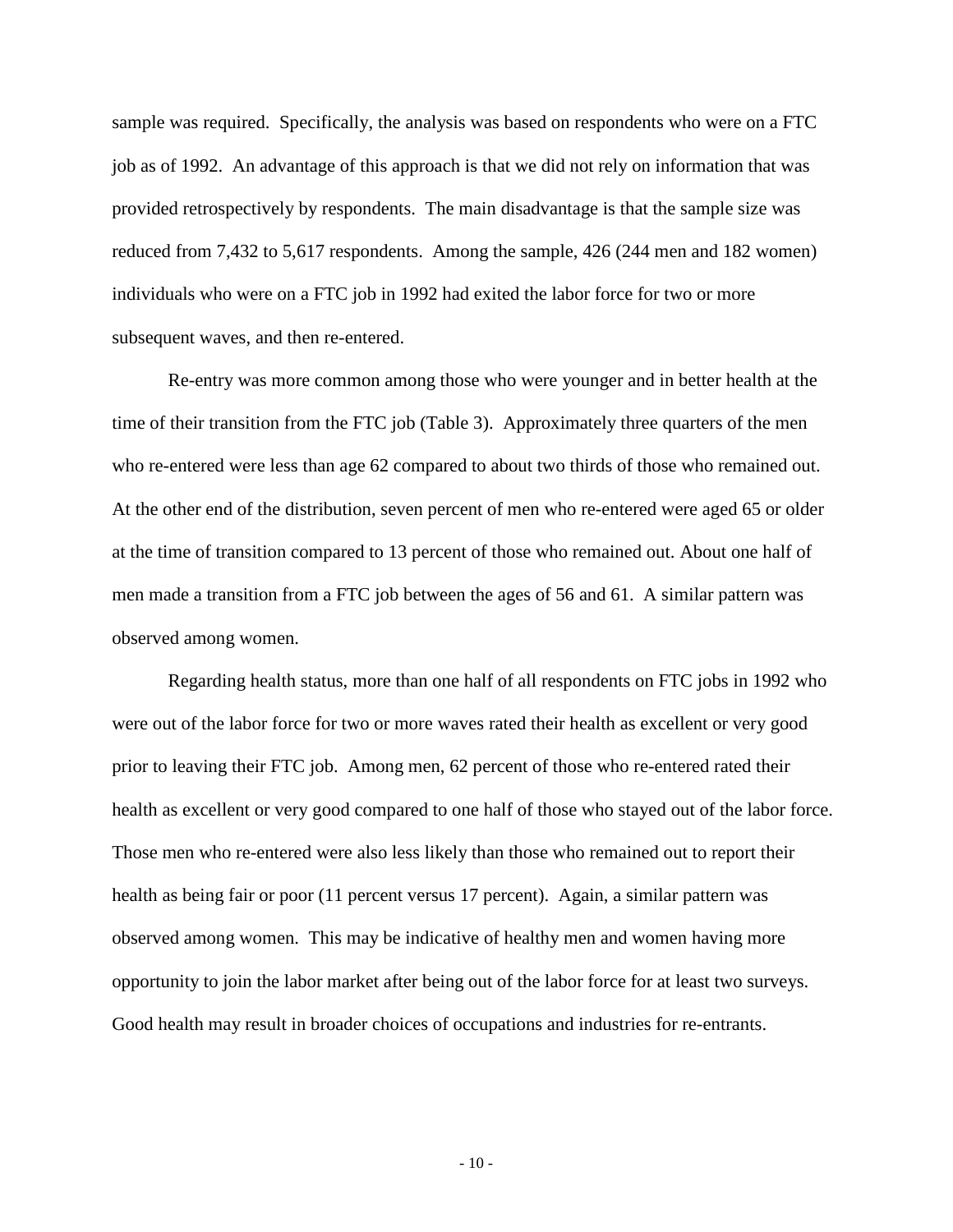With respect to other demographic characteristics, compared to those who remained retired, re-entrants were slightly more likely to have a college degree and were significantly more likely to have dependent children (women only). Spouse's health status did not differ significantly by re-entry status. Spouse's employment status had an impact among both men and women, where those who re-entered were more likely than those who remained out to have an employed spouse, though differences were not statistically significant.

 In addition to demographic characteristics, economic factors, including the characteristics of an individual's FTC job, differed by re-entry status. Some key differences are discussed here, while a more exhaustive list is shown in Table 4. Over 37 percent of men who re-entered had defined-benefit pensions on their FTC job while only 24 percent had defined-contribution pensions. The corresponding percentages for those men who remained out of the labor force were 42 and 22 percent. Thus the prevalence of defined-benefit pensions was substantially higher among those who left a FTC job and remained out of the labor force. This relationship was even more evident among women. This difference is consistent with some recent literature on bridge jobs that has found those with defined-benefit plans were less likely to experience a gradual retirement.<sup>[14](#page-11-0)</sup> It is also consistent with the idea that those with defined-benefit plans have a more stable retirement financially and may be less likely to rely on re-entry to supplement their retirement income. Further, this evidence is consistent with the notion that individuals with defined-contribution plans may be more vulnerable in retirement because of investment risk and may be more likely to re-enter after an initial exit.

 Individuals who re-entered were also more likely than those who remained out to have had lower wages on the FTC job and lower levels of wealth (men only) at the time of transition,

<span id="page-11-0"></span><sup>&</sup>lt;sup>14</sup> See Cahill, Giandrea, and Quinn (2006).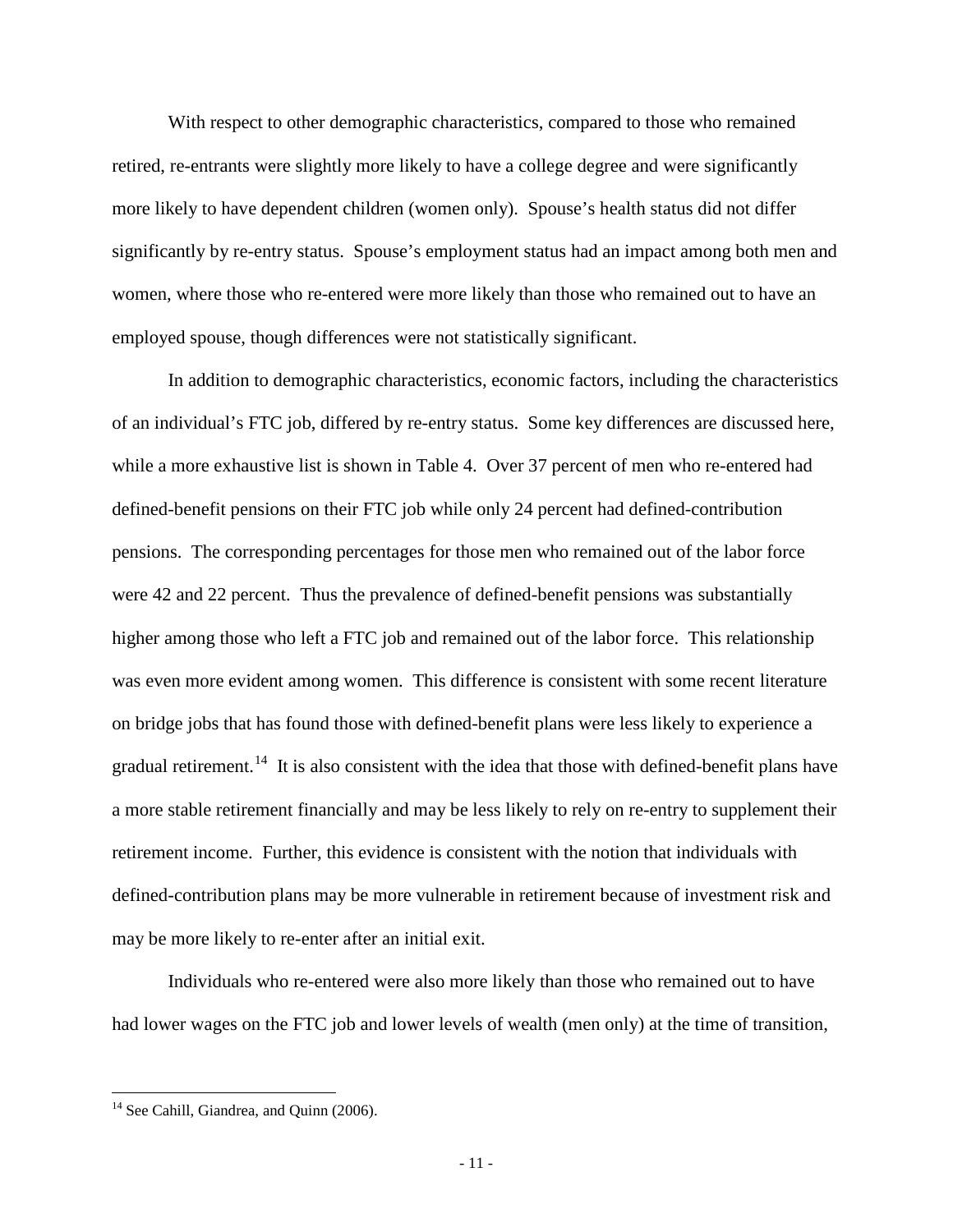though differences were not statistically significant.<sup>[15](#page-12-0)</sup> About 36 percent of the men and 40 percent of the women who re-entered had been earning less than \$10 per hour (1992 dollars) on their FTC job just prior to transition; corresponding percentages for those who remained out of the labor force were approximately five percentage points lower.

A similar story holds with respect to wealth at the time of the transition from FTC employment. Approximately 36 percent of the men who re-entered had less than \$25,000 in assets at the time they left their FTC job, compared to about 32 percent among those who remained out. Men who re-entered were also less likely than those who remained out to own a home, 73 percent versus 80 percent among men; there was no difference in home ownership by re-entry status among the women. The issue of wealth prior to retirement is a potential concern for both groups who left the labor force following full-time career employment. Overall, well more than one half of all those who exited had less than \$100,000 in assets prior to leaving their FTC job. This may have policy implications if the shift towards a do-it-yourself approach to retirement continues.

Given the flexibility associated with self employment, a priori, it seemed that respondents who were self employed on their FTC job would be more likely to re-enter following an exit. The relationship is not as strong as we had expected, however. Among the men, approximately 14 percent of those who re-entered were self employed compared to 12 percent of those who did not re-enter. Among women, the difference was larger and statistically significant, 12 percent versus 6 percent. One possible explanation is that the self employed may be more likely to retire gradually, in stages, while on their career job (an option open to few wage-and-salary workers) rather than leave and then return. Another possibility is that other factors besides self employment are not

<span id="page-12-0"></span><sup>&</sup>lt;sup>15</sup> Wealth does not include the value of the primary residence or of any defined-benefit pension plans vested in the worker.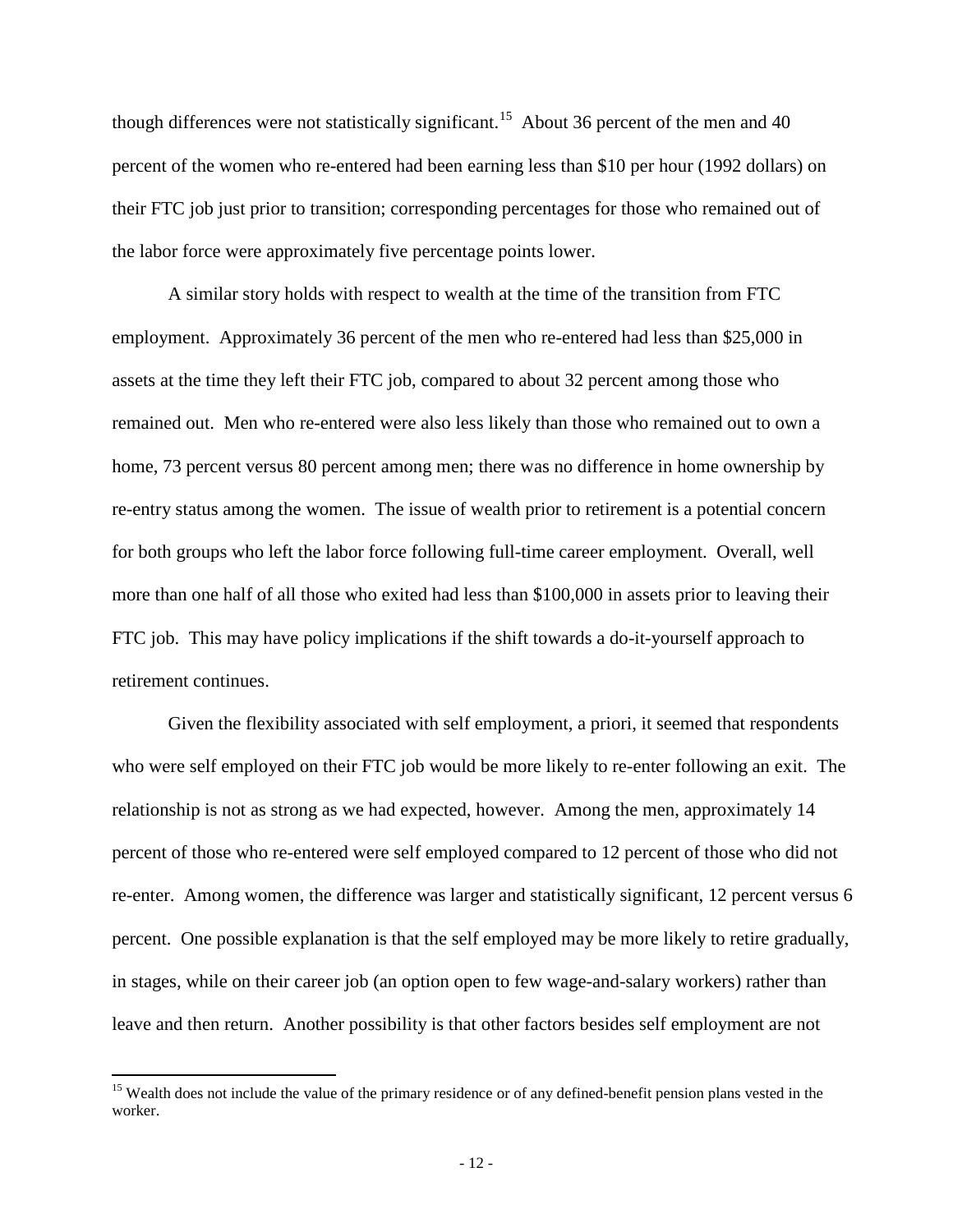being held constant, and that these factors are blurring the impact of self employment. To address this issue, we turn to a multivariate approach to examine re-entry.

### *Determinants of Re-entry*

We model the re-entry decision later in life using logistic regression. The sample included individuals who were on a FTC job at the time of the first interview and who were not working for at least two consecutive waves following the FTC job. The dependent variable was equal to one if an individual re-entered the labor force after being out for at least two waves and was equal to zero otherwise. The set of right-hand side variables included the demographic and economic characteristics described above, in addition to other controls such as region and ethnicity. All time-varying variables, such as age, health status, and spouse's employment status, were measured as of the time of the transition from the FTC job. The model was estimated for men and women separately. Selected marginal effects from the regressions, evaluated at sample means, are reported in Table 5.

 One of the strongest predictors of re-entry was age, as might be expected. Respondents who were older at the time they left their FTC job were less likely to re-enter the labor force. Men and women who were aged 56 to 61 at the time of transition, for example, were five percentage points less likely to re-enter than those less than age 56; men and women who were aged 62 to 64 were between 8 and 11 percentage points less likely to re-enter than those younger than age 56, and those aged 65 and older were 14 and 23 percentage points less likely to re-enter than those younger than age 56. Respondents who rated their health as fair or poor were less likely to re-enter than those who rated their health as good, although the impact was only marginally significant among men.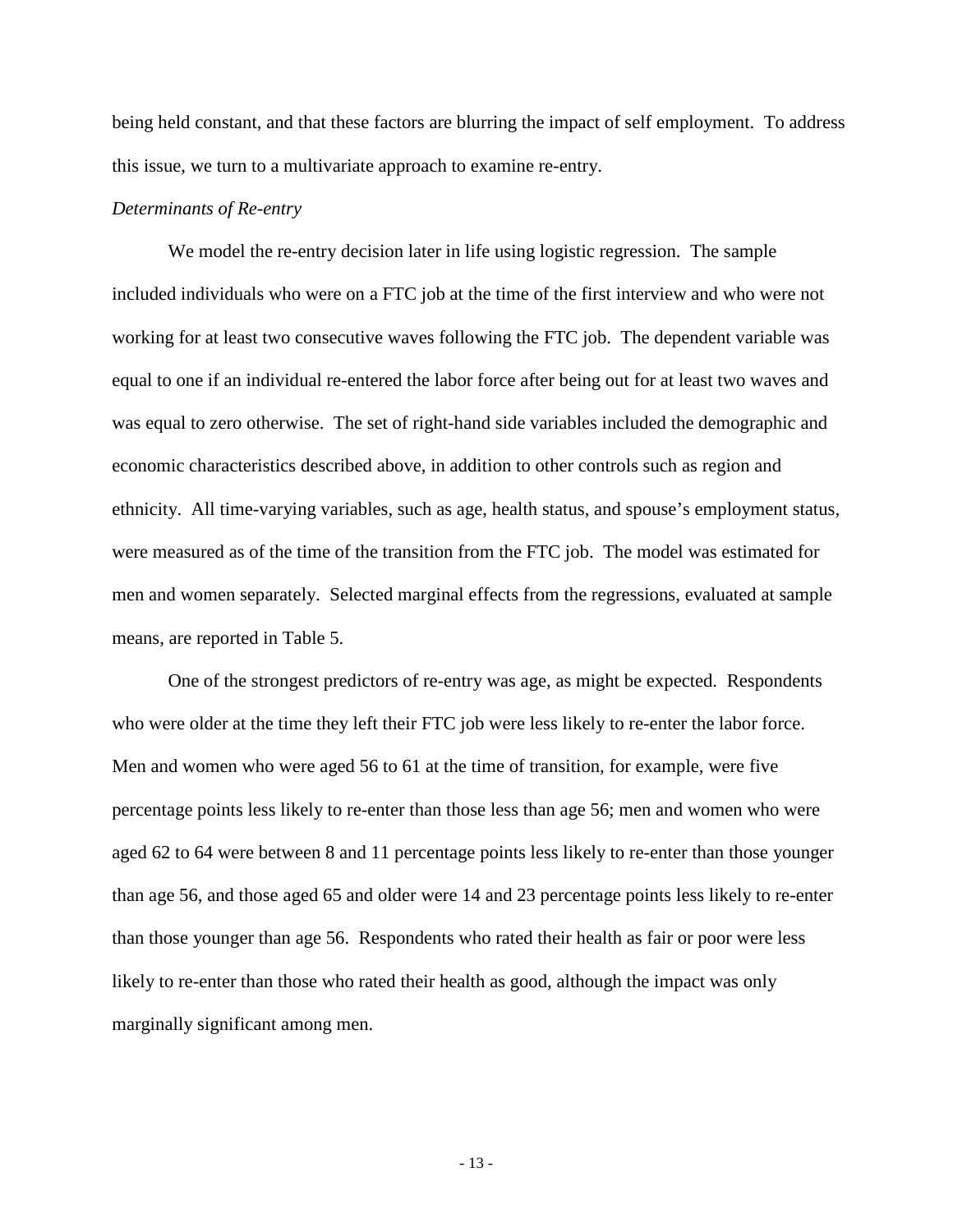Pension status, home ownership, and spousal work status were also significant determinants of re-entry among the men. Men with defined-contribution plans were about 5 percentage points more likely to re-enter relative to those without a pension. This result supports the findings regarding pension status that were found in the descriptive analysis. One difference between men and women in the descriptive analysis was the impact of having a working spouse – men with a working spouse were more likely to re-enter than those without a working spouse, whereas there appeared to be no difference among the women. This result remained in the multivariate analysis. Men with a working spouse were 5 percentage points more likely to reenter than those whose spouses did not work, and the result was significant at the 5 percent level. Women with a working spouse were neither more nor less likely to re-enter than those whose spouse did not work. Regarding home ownership, men who owned a home were 5 percentage points less likely to re-enter, suggesting that home ownership was a sign of financial stability in retirement. Finally, self-employment status was significant only among the women, a finding that is also consistent with the descriptive results.

#### **V. Conclusion**

This paper examined the extent to which re-entry plays a role in the retirement process. According to data from the Health and Retirement Study from 1992 to 2008, about 15 percent of the sample of older Americans with full-time career jobs returned to the labor force after exiting and remaining out at least 2 years. Respondents were more likely to re-enter after leaving a FTC job if they were younger, in better health, had a college degree, and had dependent children at the time of the transition (women only). Individuals with employer-provided pensions on the FTC job were also more likely to re-enter than those without pensions. Notably, among the men,

- 14 -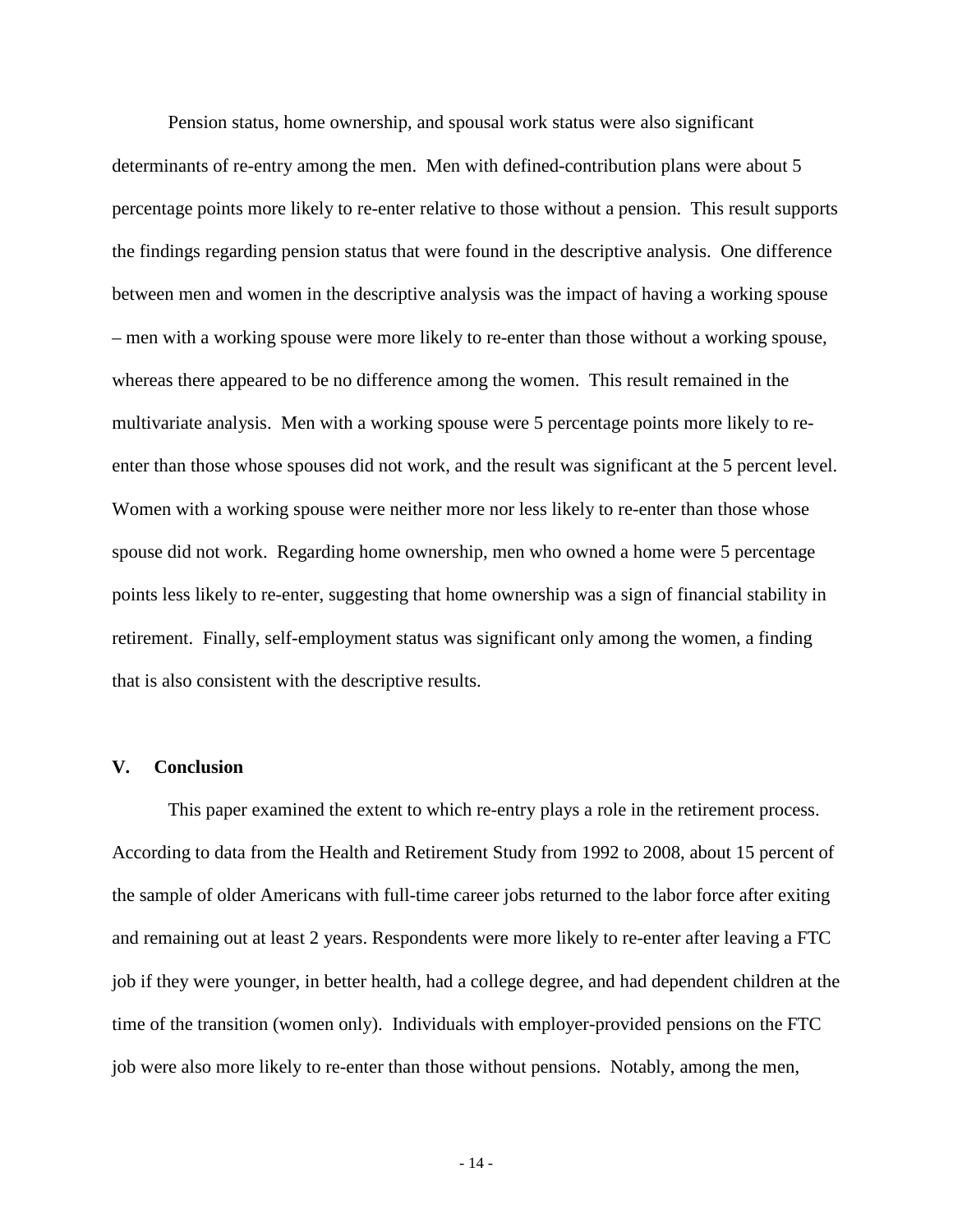being self employed on the FTC job did not have a strong impact the probability of re-entry after an exit. Finally, respondents with lower wages and respondents who did not own a home were more likely to re-enter, though these differences were only marginally significant.

This research provides additional evidence that retirement transitions are even more varied than what is reported in the bridge job literature. Among those who exited the labor force directly from career employment, retirement is often not a one-time, permanent event. A sizable portion of these respondents returned to the labor force. As a result, when bridge job prevalence and re-entry are both taken into account, it is clear that the large majority of older Americans with FTC jobs do not experience a direct exit from the labor force.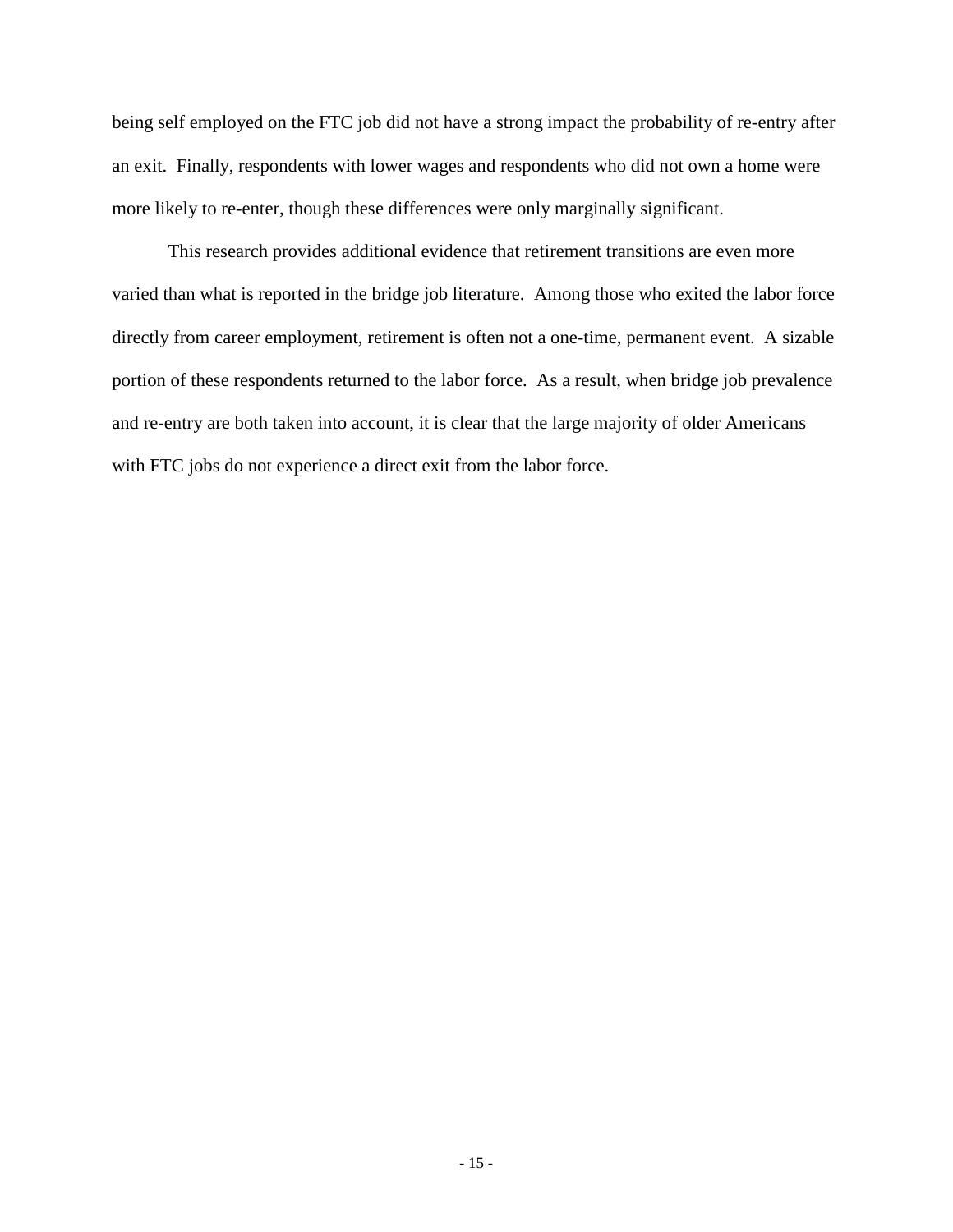### **References**

- Blau, D. M. (1994). Labor Force Dynamics of Older Men. *Econometrica*, Vol. 62, No. 1, pp. 117-156.
- Cahill, K. E., Giandrea, M. D., & Quinn, J. F. (2006). Retirement Patterns from Career Employment. *The Gerontologist,* 46(4), 514-523.
- Cahill, K. E. & Soto, M. (2003). How Do Cash Balance Plans Affect the Pension Landscape? Issue in Brief 14 (December). Chestnut Hill, MA: Center for Retirement Research at Boston College.
- Chan, S. & and Stevens A.H. (2001). Job Loss and Employment Patterns of Older Workers. *Journal of Labor Economics*, Vol. 19, No. 2, pp. 484-521.
- Coile, C. C., & Levine, P.B. (2006). Bulls, Bears, and Retirement Behavior. *Industrial and Labor Relations Review*, Vol. 59, No. 3, pp. 408-429.
- Eschtruth, A. D., & Gemus, J. (2002). Are Older Workers Responding to the Bear Market? *Just the Facts on Retirement Issues*, No. 5 (September). Chestnut Hill, MA: Center for Retirement Research at Boston College.
- Giandrea, M. D., Cahill, K. E., & Quinn, J. F. (2009). Bridge Jobs: A Comparison Across Cohorts. *Research on Aging*, Vol. 31, No. 5, pp. 549-576.
- Juster, F. T. & Suzman, R. (1995). An Overview of the Health and Retirement Study. *Journal of Human Resources* , 30(Supplement), S7-S56.
- Maestas, N. (2007). Back to Work: Expectations and Realizations of Work after Retirement. Rand Working Paper WR-196-2.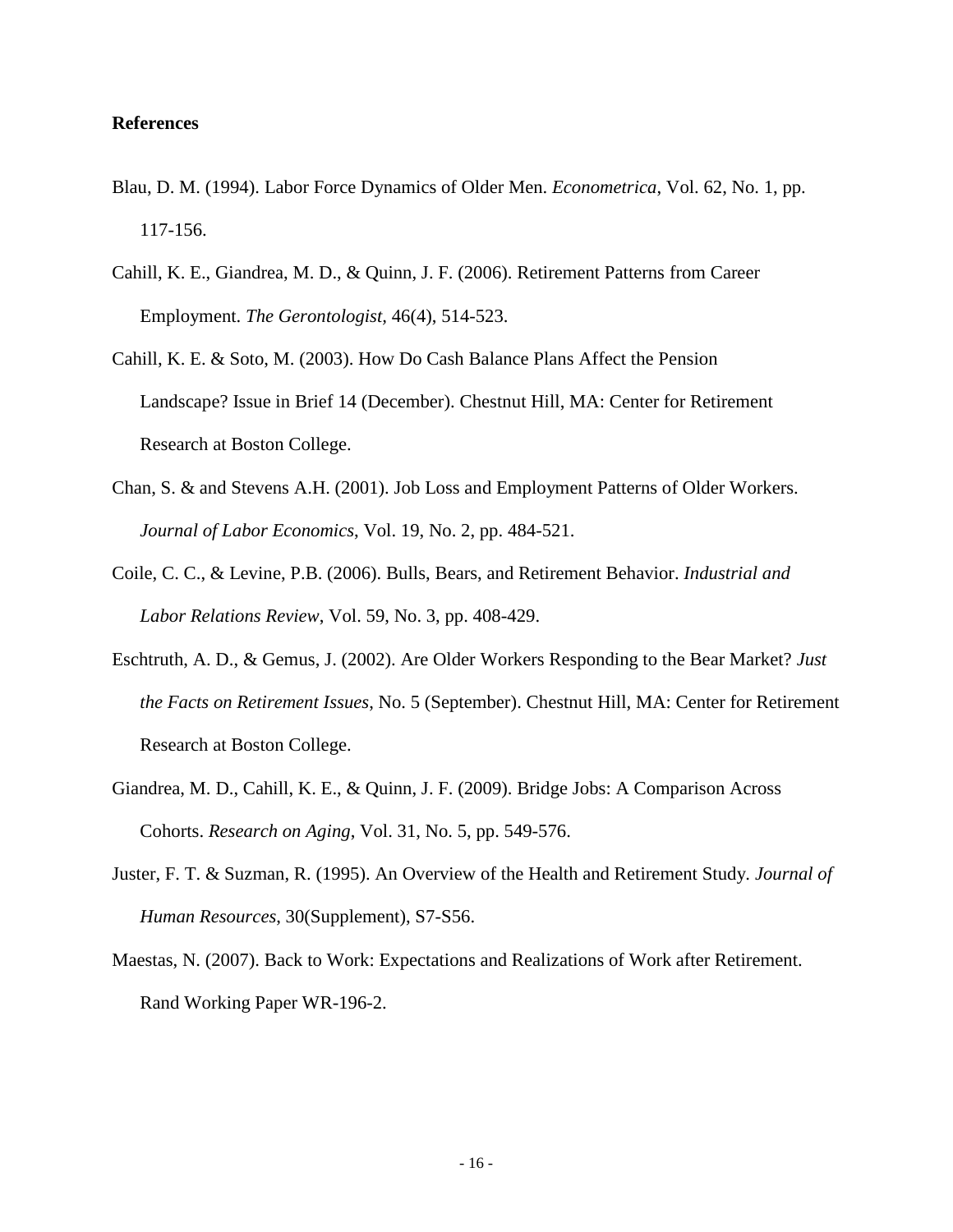- Munnell, A. H. (2003). The Declining Role of Social Security. Just the Facts: On Retirement Issues, No. 6. (February) Chestnut Hill, MA: Center for Retirement Research at Boston College.
- Munnell, A. H., Cahill, K. E., Eschtruth, A. D., & and Sass, S. A. (2004). The Graying of Massachusetts: Aging, the New Rules of Retirement, and the Changing Workforce. The Massachusetts Institute for a New Commonwealth (MassINC).
- Munnell, A. H. & Perun, P. (2006). An Update on Private Pensions. Issue in Brief 50 (August). Chestnut Hill, MA: Center for Retirement Research at Boston College.
- Munnell, A. H., & Sundén, A. (2004). *Coming Up Short: The Challenge of 401(k) Plans*. The Brookings Institution Press.
- Mutchler, J. E., Burr, J. A., Pienta, A. M., & Massagli, M. P. (1997). Pathways to Labor Force Exit: Work transitions and work instability. *Journal of Gerontology: Social Sciences*, 52B(1), S4-S12.
- Purcell, P. J. (2007). Older Workers: Employment and Retirement Trends. CRS Report for Congress, Congressional Research Service. The Library of Congress. Washington, DC.
- Quinn, J. F. (1999). Retirement Patterns and Bridge Jobs in the 1990s. EBRI Issue Brief, No. 206 (February). Washington, DC: Employee Benefit Research Institute. 1-23.
- Quinn, J. F. (2000). New Paths to Retirement. In *Forecasting Retirement Needs and Retirement Wealth* (Brett Hammond, Olivia Mitchell, and Anna Rappaport, editors). Philadelphia, PA: University of Pennsylvania Press: 13-32.
- Reimers, C. & Honig, H. (1996). Responses to Social Security by Men and Women: Myopic and Far-Sighted Behavior. *The Journal of Human Resources*, Vol. 31, No. 2 (Spring, 1996), pp. 359-382.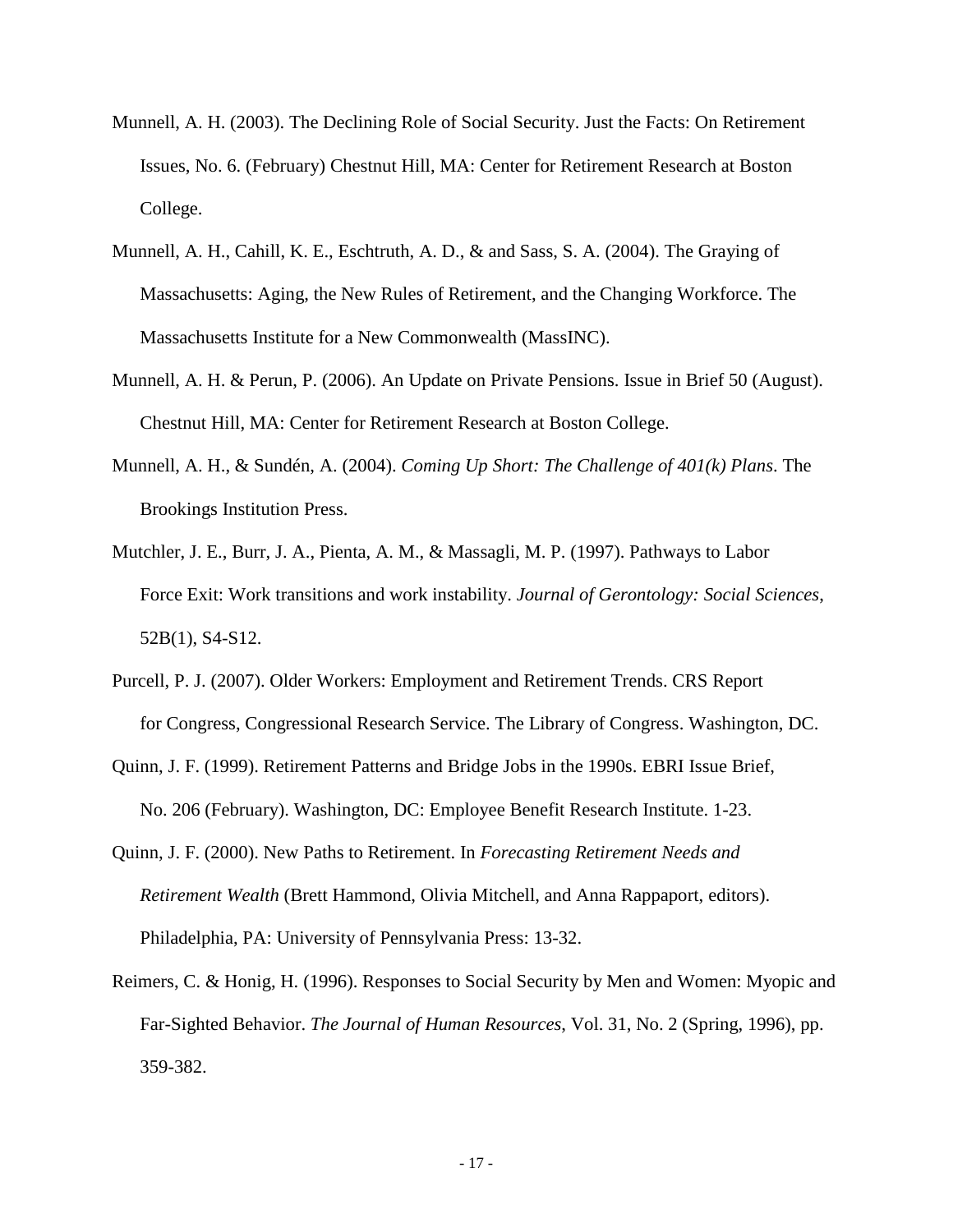The Board of Trustees, Federal Old-Age and Survivors Insurance and Federal Disability Insurance Trust Funds (2007). *The 2007 Annual Report of the Board of Trustees of the Federal Old-Age and Survivors Insurance and Federal Disability Insurance Trust Funds*. U.S. Government Printing Office. Washington, D.C.

- 18 -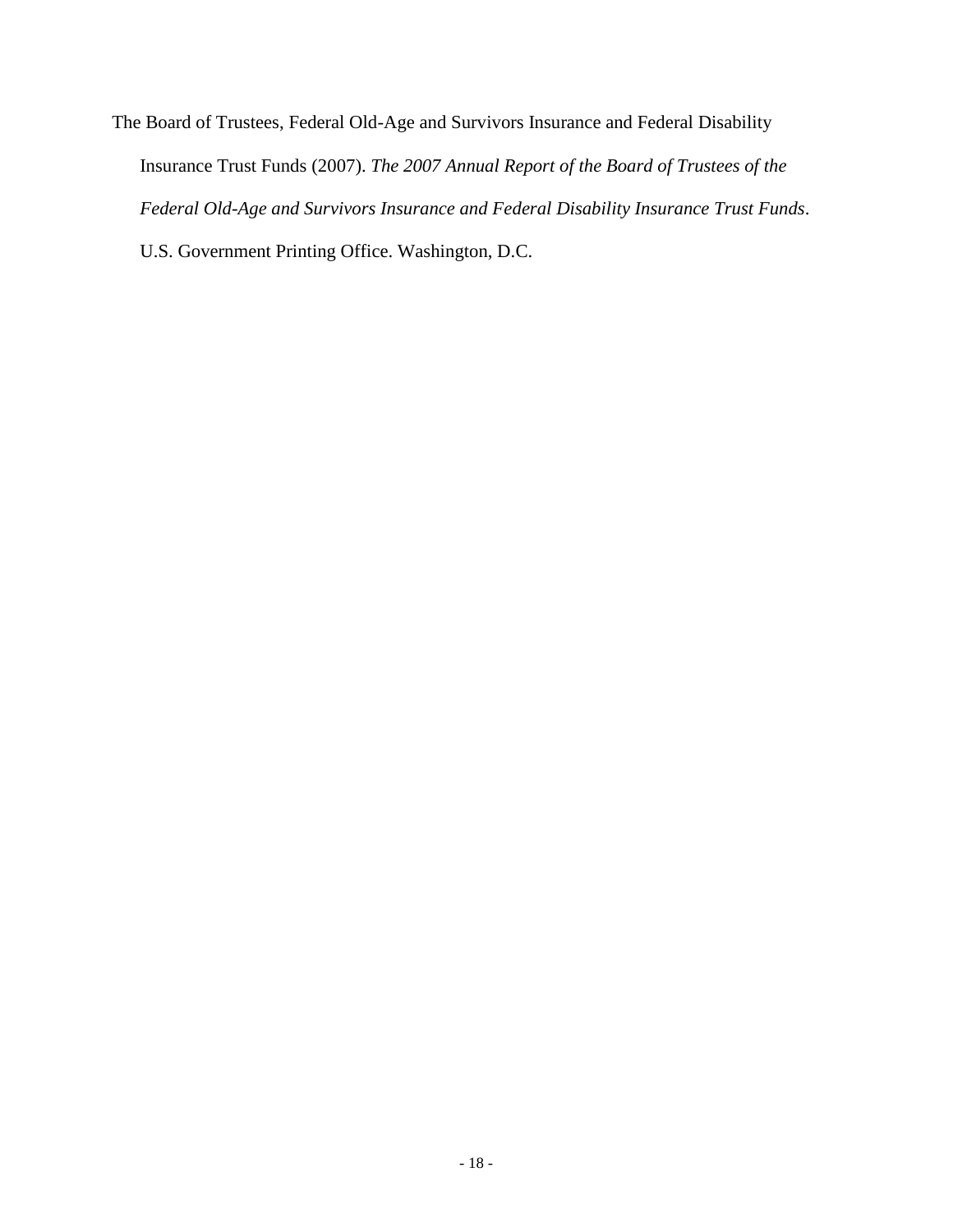# Sample Size by Gender, Survey Participation, and Work Status

|                          | Men   | Women | Total  |
|--------------------------|-------|-------|--------|
| Particpated in wave 1    |       |       |        |
| n                        | 5,869 | 6,783 | 12,652 |
| Worked since age 49      |       |       |        |
| n                        | 5,353 | 5,286 | 10,639 |
| % of HRS Core            | 91%   | 78%   | 84%    |
| Had FTC job after age 49 |       |       |        |
| n                        | 4,288 | 3,144 | 7,432  |
| % of HRS Core            | 73%   | 46%   | 59%    |
| On FTC in 1992           |       |       |        |
| n                        | 3,061 | 2,556 | 5,617  |
| % of HRS Core            | 52%   | 38%   | 44%    |

# HRS Core: Respondents Aged 51-61 in 1992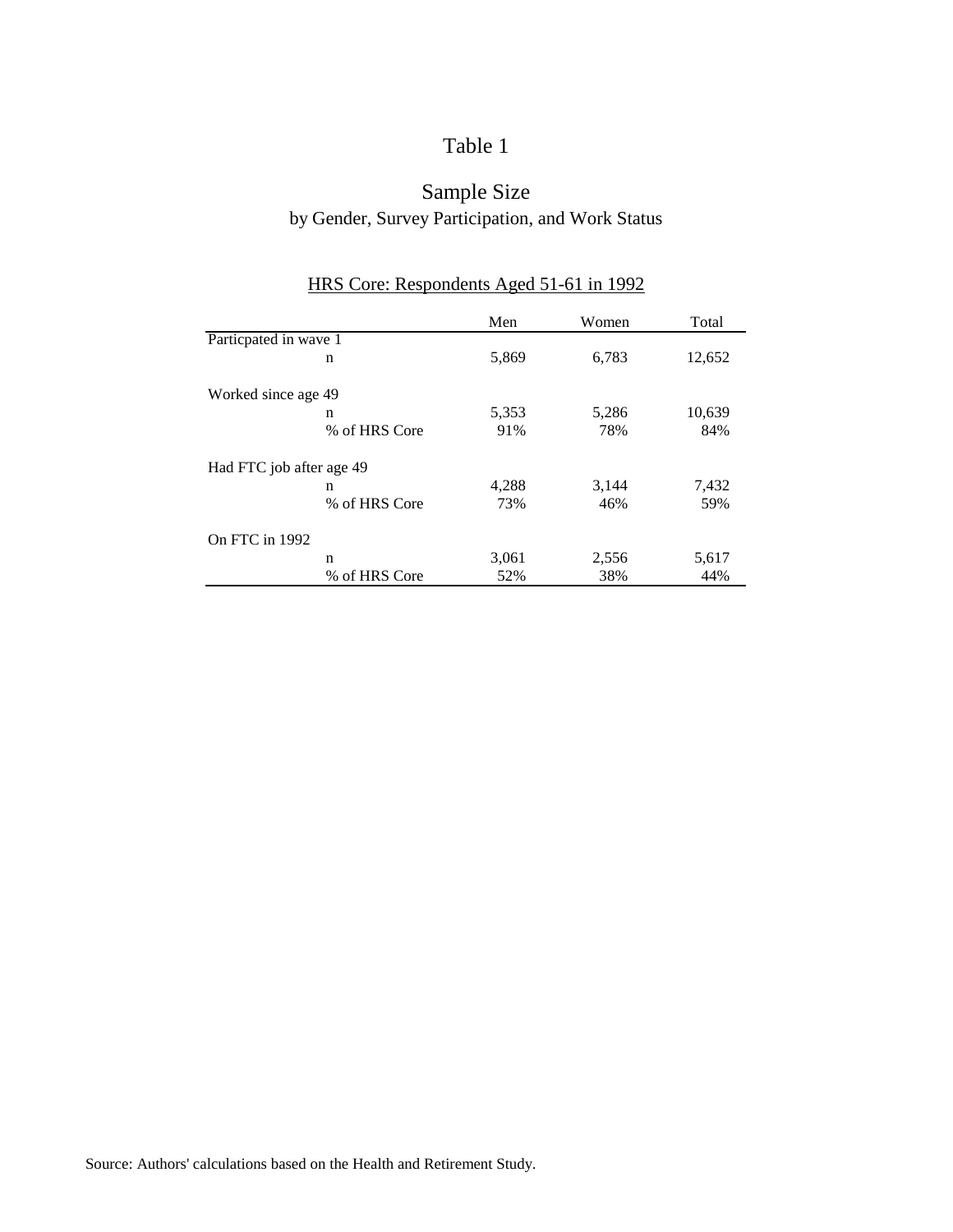# Last Observed Status by 2008 Among Respondents Who Had a FTC Job After Age 49 by Gender and Survey Participation

| Work status         | Men   | Women |
|---------------------|-------|-------|
| FTC job             | 22.6% | 23.3% |
| Bridge job          |       |       |
| Still on bridge job | 20.9% | 18.7% |
| Out                 |       |       |
| Still out           | 21.2% | 21.1% |
| <b>Re-entered</b>   | 1.9%  | 1.9%  |
| Direct exit         |       |       |
| Still out           | 27.0% | 29.2% |
| <b>Re-entered</b>   | 6.4%  | 5.9%  |
| n                   | 4,288 | 3.144 |

Note: Work status could not be determined for 8.1 percent of men and 5.6 percent of women.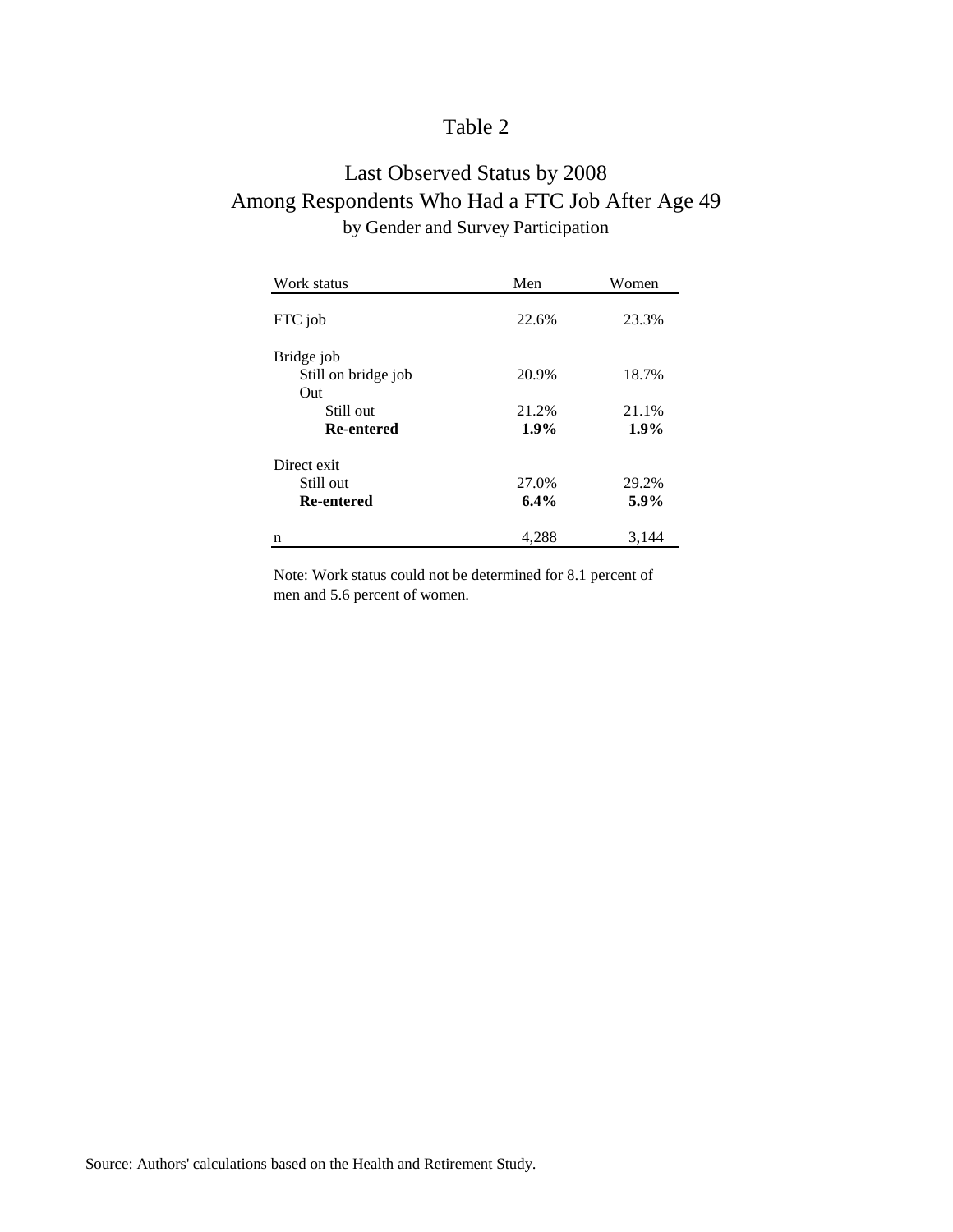|                                           | Men       |            | Women     |                |
|-------------------------------------------|-----------|------------|-----------|----------------|
| Work status                               | Still out | Re-entered | Still out | Re-entered     |
| $***, \#$ #,^^<br>Age prior to transition |           |            |           |                |
| < 55                                      | 17        | 25         | 27        | 42             |
| $56 - 61$                                 | 49        | 52         | 49        | 47             |
| $62 - 64$                                 | 21        | 17         | 17        | 10             |
| $65+$                                     | 13        | 7          | 7         | $\overline{2}$ |
| Subjective Health Status                  |           |            |           |                |
| excellent or very good                    | 50        | 62         | 51        | 61             |
| good                                      | 33        | 26         | 33        | 30             |
| fair or poor                              | 17        | 11         | 17        | 9              |
| <b>College Degree</b>                     | 21        | 23         | 21        | 23             |
| Less than College Degree                  | 79        | 77         | 79        | 77             |
| Married <sup>^^</sup>                     | 89        | 91         | 70        | 69             |
| Not Married                               | 11        | 9          | 30        | 31             |
| Dependent Children <sup>##,^^</sup>       | 15        | 17         | 26        | 36             |
| No Dependent Children                     | 85        | 83         | 74        | 64             |
| Spouse's Health Status                    |           |            |           |                |
| excellent or very good                    | 55        | 57         | 50        | 48             |
| good                                      | 27        | 26         | 32        | 35             |
| fair or poor                              | 18        | 17         | 19        | 17             |
| Spouse Employed                           | 45        | 50         | 39        | 44             |
| Spouse Not Employed                       | 55        | 50         | 61        | 56             |
| n                                         | 1,315     | 244        | 1,129     | 182            |

## Demographic Characteristics Prior to Initial Transition, by Re-entry Status Sample: Respondents With a FTC Job in 1992 and Who Exited by 2008

\*, \*\* Difference by re-entry status among men is statistically significant at the 5% and 1% level, respectively.

#, ## Difference by re-entry status among women is statistically significant at the 5% and 1% level, respectively.

^, ^^ Difference by gender among those who re-entered is statistically significant at the 5% and 1% level, respectively.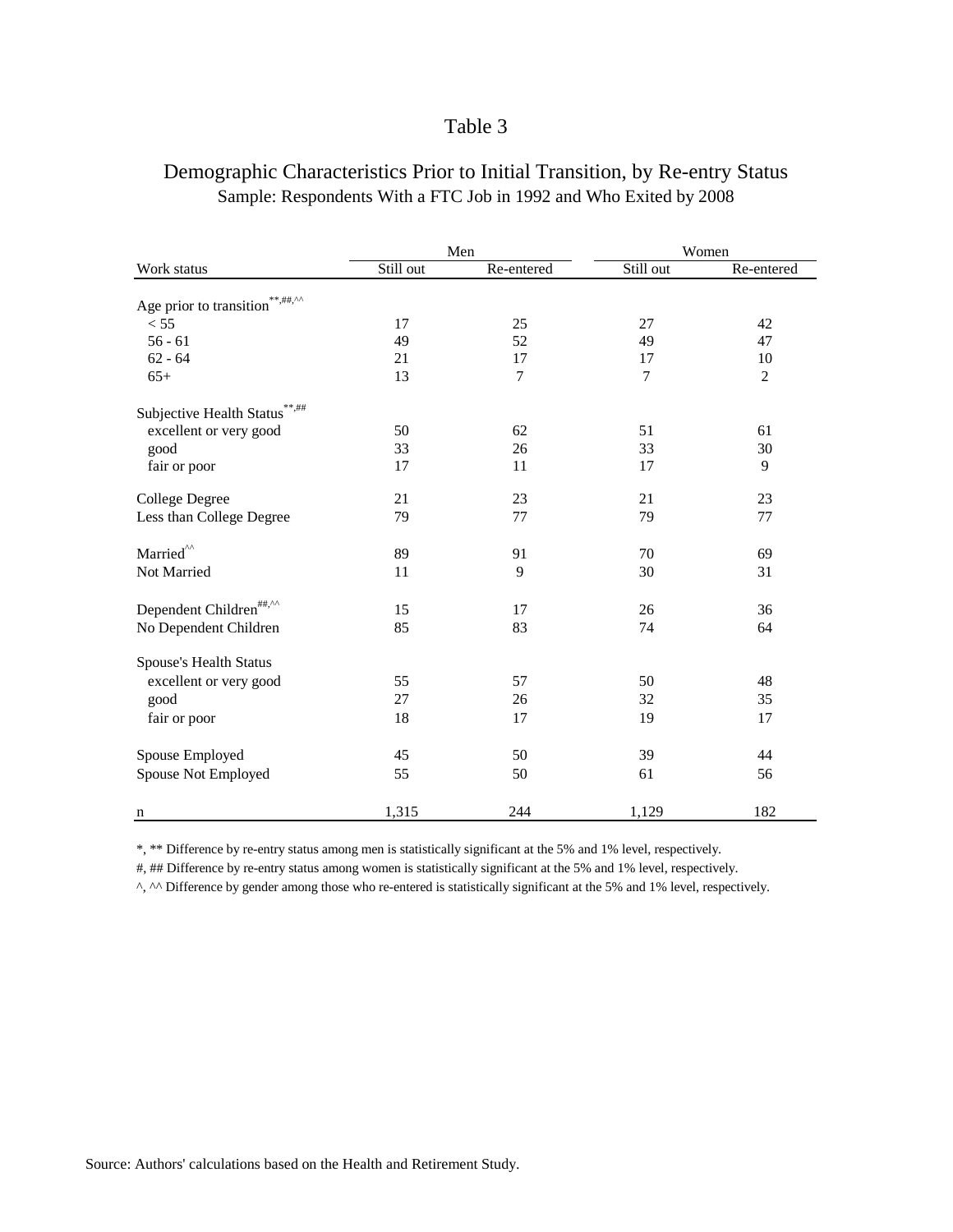## Economic Characteristics Prior to Initial Transition, by Re-entry Status Sample: HRS Core Respondents With a FTC Job in 1992 and Who Exited by 2008

|                                                                               | Men       |                | Women          |                |
|-------------------------------------------------------------------------------|-----------|----------------|----------------|----------------|
| Work status                                                                   | Still out | Re-entered     | Still out      | Re-entered     |
|                                                                               |           |                |                |                |
| <b>Health Insurance Status</b>                                                |           |                |                |                |
| Not covered on career job                                                     | 6         | 5              | $\overline{7}$ | $\tau$         |
| "Covered and would maintain" coverage                                         | 80        | 81             | 74             | 80             |
| "Covered and would lose" coverage                                             | 14        | 14             | 18             | 14             |
| <b>Pension Status</b>                                                         |           |                |                |                |
| No Pension                                                                    | 30        | 29             | 29             | 31             |
| Defined - Contribution only                                                   | 22        | 24             | 26             | 33             |
| Defined - Benefit only                                                        | 42        | 37             | 41             | 33             |
| Both DB and DC                                                                | 6         | 10             | 5              | $\overline{4}$ |
|                                                                               |           |                |                |                |
| Self-Employed##                                                               | 12        | 14             | 6              | 12             |
| Wage and Salary                                                               | 88        | 86             | 94             | 88             |
| Occupation Status <sup>"</sup>                                                |           |                |                |                |
| White collar, highly skilled                                                  | 34        | 35             | 33             | 35             |
| White collar, other                                                           | 13        | 13             | 37             | 34             |
| Blue collar, highly skilled                                                   | 27        | 31             | 8              | 9              |
| Blue collar, other                                                            | 26        | 22             | 21             | 22             |
| Wage $\mbox{Rate}^{\mbox{\tiny\rm {}^{\Lambda}}\mbox{\tiny\rm {}^{\Lambda}}}$ |           |                |                |                |
| \$0 - \$10/hour                                                               | 30        | 36             | 35             | 40             |
| \$10 - \$20/hour                                                              | 26        | 23             | 39             | 37             |
|                                                                               | 41        |                |                |                |
| \$20 - \$50/hour                                                              |           | 38             | 24             | 22             |
| $>$ \$50/hour                                                                 | 3         | $\overline{4}$ | $\overline{c}$ | $\overline{2}$ |
| Wealth                                                                        |           |                |                |                |
| \$0-\$25k                                                                     | 32        | 36             | 40             | 38             |
| \$25k-\$100k                                                                  | 25        | 25             | 22             | 29             |
| \$100k-\$500k                                                                 | 33        | 28             | 29             | 27             |
| $>\$ 500k                                                                     | 9         | 11             | 8              | 6              |
| Do not own home                                                               | 20        | 27             | 20             | 20             |
| Own home                                                                      | 80        | 73             | 80             | 80             |
|                                                                               |           |                |                |                |
| n                                                                             | 1,315     | 244            | 1,129          | 182            |

\*, \*\* Difference by re-entry status among men is statistically significant at the 5% and 1% level, respectively.

#, ## Difference by re-entry status among women is statistically significant at the 5% and 1% level, respectively.

^, ^^ Difference by gender among those who re-entered is statistically significant at the 5% and 1% level, respectively.

Source: Authors' calculations based on the Health and Retirement Study.